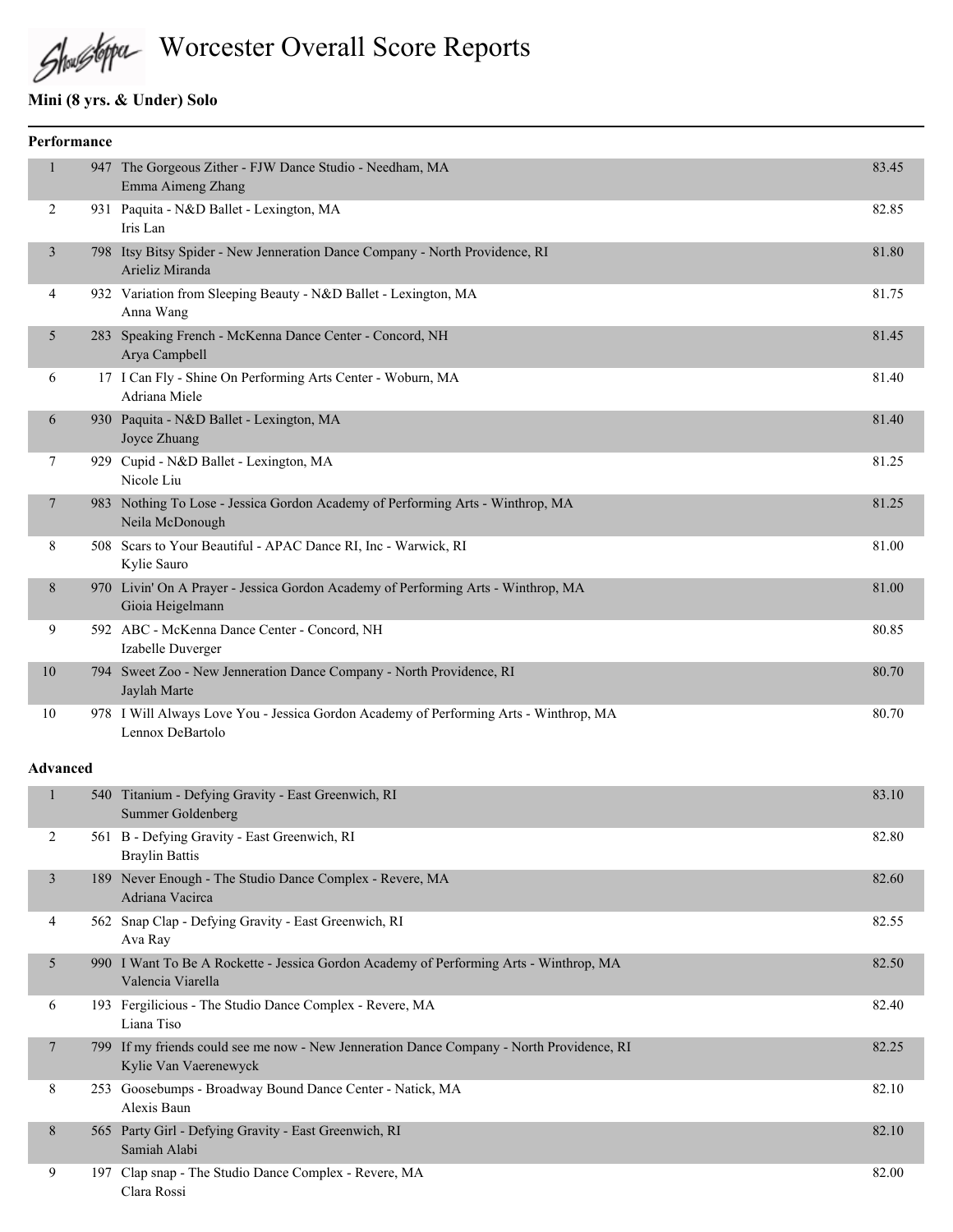|                    | 10 |  | 192 When you believe - The Studio Dance Complex - Revere, MA<br>Camila Portal            | 81.95 |  |
|--------------------|----|--|------------------------------------------------------------------------------------------|-------|--|
| <b>Competitive</b> |    |  |                                                                                          |       |  |
|                    |    |  | 800 Hypnosis - New Jenneration Dance Company - North Providence, RI<br>Crisliany Rosario | 84.40 |  |
|                    |    |  | 36 Ordinary - Broadway Bound Dance Center - Natick, MA<br>Maggie Fabiano                 | 83.05 |  |

# **Mini (8 yrs. & Under) Duet/Trio**

|                 | Performance |                                                                                                                        |       |
|-----------------|-------------|------------------------------------------------------------------------------------------------------------------------|-------|
| $\mathbf{1}$    |             | 946 The Moon - FJW Dance Studio - Needham, MA<br>Emma Aimeng Zhang, Celine Zhao, Aria Zhao                             | 82.60 |
| 2               |             | 816 FABULOUS - New Bedford Performing Arts Center - New Bedford, MA<br>Fabiola Perez-Ocasio, Jayda Gomes, Molly Raposo | 82.35 |
| $\mathfrak{Z}$  |             | 815 BABY IM A STAR - New Bedford Performing Arts Center - New Bedford, MA<br>Vally Afonso, Kennedy Resendes            | 81.60 |
| 4               |             | 874 Count On Me - Dance With Energy - Weymouth, MA<br>Kennedy Doyle, Nora O'Connor, Gianna Curran                      | 81.40 |
| 5               |             | 872 Size - Dance With Energy - Weymouth, MA<br>Aria Lyon, Abigail Paquette, Ana Luiza Alves                            | 81.20 |
| 6               |             | 19 Home Is You - Shine On Performing Arts Center - Woburn, MA<br>Sofia De Campos, Julianna De Campos                   | 81.15 |
| 7               |             | 949 Ice Cream Freeze - Jessica Gordon Academy of Performing Arts - Winthrop, MA<br>Gioia Heigelmann, Aria Gaeta        | 80.80 |
| 8               |             | 497 Girl In the Mirror - APAC Dance RI, Inc - Warwick, RI<br>Ava Williams, Kylie Sauro, Scarlett Geary                 | 80.60 |
| 9               |             | 600 Together We Stand - McKenna Dance Center - Concord, NH<br>Maya Roach, Izabelle Duverger, Alauna MacRobert          | 80.05 |
| <b>Advanced</b> |             |                                                                                                                        |       |
| $\mathbf{1}$    |             | 533 It's Oh So Quiet - Defying Gravity - East Greenwich, RI<br>Braylin Battis, Summer Goldenberg, Keelin Marcello      | 83.10 |
| 2               |             | 194 Watermark - The Studio Dance Complex - Revere, MA<br>Adriana Vacirca, Sofia Agapito                                | 82.80 |
| $\mathfrak{Z}$  |             | 195 Work - The Studio Dance Complex - Revere, MA<br>Era Balla, Liana Tiso                                              | 82.65 |
| 4               |             | 577 Wind It Up - Defying Gravity - East Greenwich, RI<br>Ava Ray, Aria Williams                                        | 82.55 |
| 5               |             | 208 Charlies angels - The Studio Dance Complex - Revere, MA<br>Teresa Magrath, Molly DeLuise, Camila Portal            | 82.40 |
| 6               |             | 985 Friend Like Me - Jessica Gordon Academy of Performing Arts - Winthrop, MA<br>Samantha Gordon, Mia Rossi            | 82.20 |
| $\overline{7}$  |             | 101 Sea Cruise - Broadway Bound Dance Center - Natick, MA<br>Loretta Montemayor, Ella Thompson, Melanie Wensink        | 82.15 |
| 8               |             | 198 Shake the room - The Studio Dance Complex - Revere, MA<br>Skylar Biggi, Clara Rossi                                | 81.70 |
| 9               |             | 539 Shake the room - Defying Gravity - East Greenwich, RI<br>Kinley Anter, Rya Jones                                   | 81.60 |
| 10              |             | 296 Happy Radio - The Dance Connection - Johnston, RI<br>Ella Sampson, Madison Iasimone, Jenielys Luna                 | 81.25 |
| 10              |             | 297 Move It Like This - The Dance Connection - Johnston, RI<br>Ella Sampson, Madison Iasimone, Jenielys Luna           | 81.25 |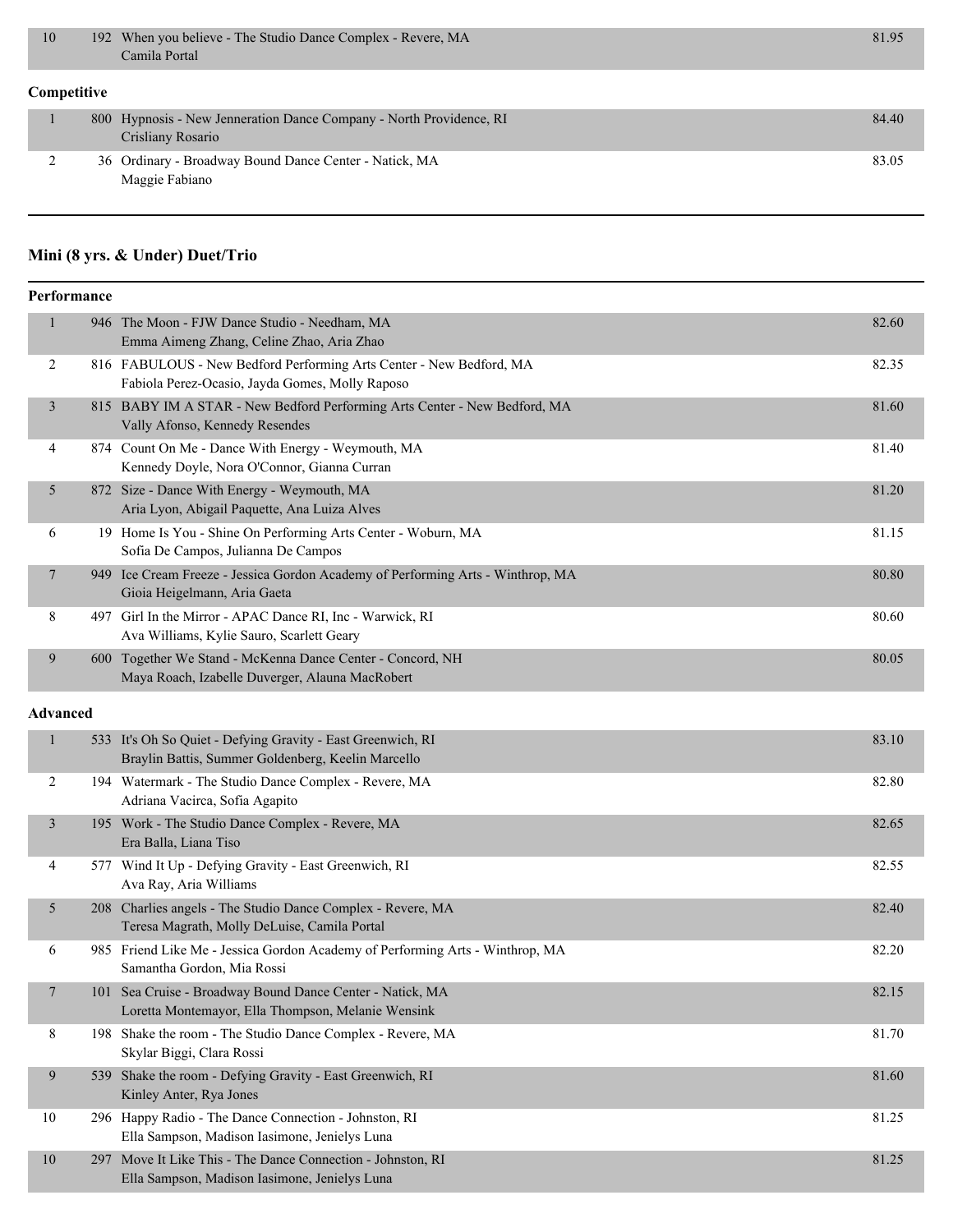#### **Competitive**

1 105 School's Out - Broadway Bound Dance Center - Natick, MA 82.75 Maggie Fabiano, Lauren Hall, Amelia Rovelli

# **Mini (8 yrs. & Under) Small**

|                | Performance     |                                                                                                                                                                                                                 |        |
|----------------|-----------------|-----------------------------------------------------------------------------------------------------------------------------------------------------------------------------------------------------------------|--------|
| $\mathbf{1}$   |                 | 818 CONCRETE ANGEL - New Bedford Performing Arts Center - New Bedford, MA<br>Fabiola Perez-Ocasio, Jayda Gomes, Kennedy Resendes, Molly Raposo, Vally Afonso                                                    | 108.85 |
| $\overline{2}$ |                 | 709 Trip A Light Fantastic - New Hampshire Academie of Dance - Londonderry, NH<br>Makenna Lally, Kayla Comrie, Cadence Santos, Brooklynne Bell, Amelia Bergeron, Adrianna Robichaud,<br><b>Brooke Masterson</b> | 108.60 |
| $\overline{2}$ |                 | 817 RULE THE WORLD - New Bedford Performing Arts Center - New Bedford, MA<br>Fabiola Perez-Ocasio, Jayda Gomes, Kennedy Resendes, Molly Raposo, Vally Afonso                                                    | 108.60 |
| 3              |                 | 710 Take To The Sky - New Hampshire Academie of Dance - Londonderry, NH<br>Makenna Lally, Kayla Comrie, Cadence Santos, Brooklynne Bell, Brooke Masterson, Amelia Bergeron,<br>Adrianna Robichaud               | 108.40 |
| $\overline{4}$ |                 | 948 The Beautiful Magnolia Flower - FJW Dance Studio - Needham, MA<br>Yuxi Gu, Jenny Xu, Sara Gao, Sofia Wang, Ashley Wang, Cynthia Shao, Isabella Li                                                           | 108.30 |
| 5              |                 | 25 Slay - Shine On Performing Arts Center - Woburn, MA<br>Adriana Miele, Lily Smith, Mackenzie Kee, Sofia De Campos                                                                                             | 108.15 |
| 6              |                 | 708 Duck Tales - New Hampshire Academie of Dance - Londonderry, NH<br>Shae Crotteau, Madison Pinault, Katie Corbett, Genevieve Galvin, Brynn Koczarski, Ariah Robinson,<br>Aila Mitchell                        | 107.55 |
| 7              |                 | 1000 Fairy tale dreamer - FJW Dance Studio - Needham, MA<br>Astrid Guo, Bessie Wang, Elena Zhang, Ella Xie, Ella Li, Luica Dai, Joy Li, Sophie Zhang                                                            | 106.95 |
|                | <b>Advanced</b> |                                                                                                                                                                                                                 |        |
| $\mathbf{1}$   |                 | 119 Steam Heat - Broadway Bound Dance Center - Natick, MA<br>Alexis Baun, Ella Aberle, Loretta Montemayor, Ella Thompson, Melanie Wensink, Elinor Stoessell,<br>Marley Bloomer, Annie Aberle, Scarlett Warren   | 109.80 |
| $\overline{2}$ |                 | 861 Working 9 to 5 - Dance With Energy - Weymouth, MA<br>Aria Lyon, Ella Thompson, Kennedy Doyle, Nora O'Connor, Abigail Paquette, Ana Luiza Alves, Gianna<br>Curran                                            | 109.70 |
| $\mathfrak{Z}$ |                 | 950 Material Girls - Jessica Gordon Academy of Performing Arts - Winthrop, MA<br>Valencia Viarella, Samantha Gordon, Neila McDonough, Mia Rossi, Lennox DeBartolo, Gabriella Blamer                             | 109.45 |
| 4              |                 | 338 Wind It Up - Shooting Stars Performing Arts - Holden, MA<br>Mia Casko, Clara Gates, Asia Rehberg, Daniella Steinmetz, Lilian Gratton, Layla McKinley, Amaya<br>Teixeira, Celena Buraczenski                 | 109.40 |
| $\overline{4}$ |                 | 852 Child of Light - Dance With Energy - Weymouth, MA<br>Aria Lyon, Ella Thompson, Kennedy Doyle, Nora O'Connor, Abigail Paquette, Ana Luiza Alves, Gianna<br>Curran                                            | 109.40 |
| 5              |                 | 842 Heroes - Dance With Energy - Weymouth, MA<br>Aria Lyon, Ella Thompson, Kennedy Doyle, Nora O'Connor, Abigail Paquette, Ana Luiza Alves, Gianna<br>Curran                                                    | 109.30 |
| 6              |                 | 120 Fabulous - Broadway Bound Dance Center - Natick, MA<br>Alexis Baun, Loretta Montemayor, Ella Thompson, Melanie Wensink, Marley Bloomer, Annie Aberle,<br>Scarlett Warren                                    | 109.15 |
| 6              |                 | 339 My Boyfriend's Back - Shooting Stars Performing Arts - Holden, MA<br>Lilian Gratton, Layla McKinley, Amaya Teixeira, Michaela Grant                                                                         | 109.15 |
| 7              |                 | 951 Strength In Numbers - Jessica Gordon Academy of Performing Arts - Winthrop, MA<br>Valencia Viarella, Samantha Gordon, Neila McDonough, Mia Rossi, Lennox DeBartolo, Gabriella Blamer                        | 109.00 |
| 8              |                 | 209 Cotton eye joe - The Studio Dance Complex - Revere, MA<br>Clara Rossi, Skylar Biggi, Audrianna Lewis, Kasey Pagliccia, Autumn Famolare, Jeileen Oachoa, Ava<br>Cooke                                        | 108.75 |

**Competitive**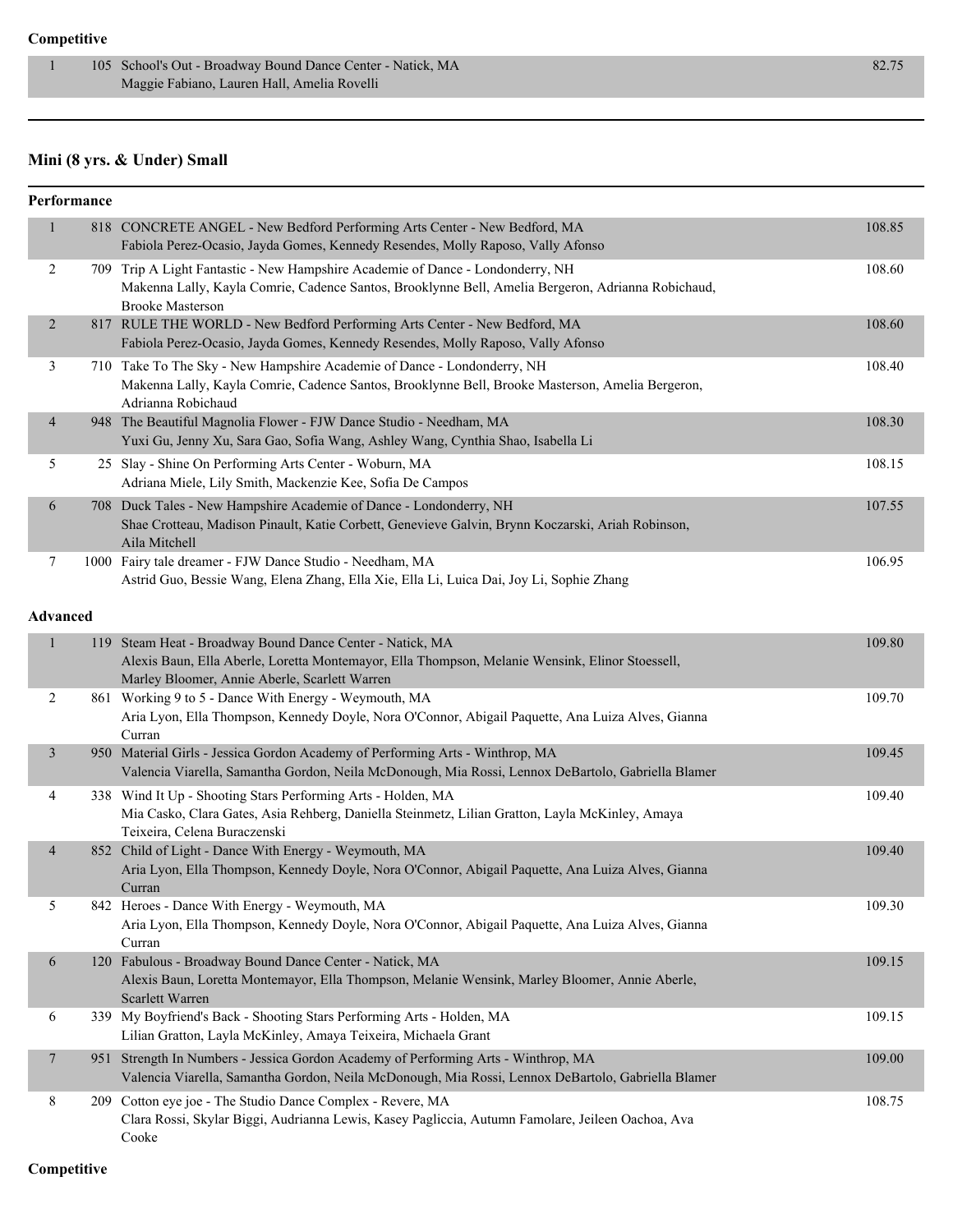#### **Mini (8 yrs. & Under) Large**

| Performance     |  |                                                                                                     |        |
|-----------------|--|-----------------------------------------------------------------------------------------------------|--------|
|                 |  | 829 PARTY JUMPING - New Bedford Performing Arts Center - New Bedford, MA                            | 109.70 |
|                 |  | Fabiola Perez-Ocasio, Janiyah Rodriguez, Jayda Gomes, Kennedy Resendes, Kyalissa Andrews, Kylah     |        |
|                 |  | Magnett, Kylin Vermette, Molly Raposo, Samuel Cruz, Victoria Ayala, Zoe Neves                       |        |
|                 |  | 995 Always with me - N&D Ballet - Lexington, MA                                                     | 109.25 |
|                 |  | Scarlett Fu, Claire Huang, Lilli Salter, Mera Wang, Meimei Zhang, Alina Fu, Camilla Gu, Yueqi Lao,  |        |
|                 |  | Emma Li, Katherine Peng, Jocelyn Hu, Chloe Wang                                                     |        |
| <b>Advanced</b> |  |                                                                                                     |        |
|                 |  | 187 North - The Studio Dance Complex - Revere, MA                                                   | 110.25 |
|                 |  | Camila Portal, Adriana Vacirca, Teresa Magrath, Sofia Agapito, Era Balla, Valentina Kennedy, Cayla  |        |
|                 |  | Cambria, Liana Tiso, Dalia Vranic, Laila Vranic, Molly DeLuise                                      |        |
| 2               |  | 578 Dive in the pool - Defying Gravity - East Greenwich, RI                                         | 110.00 |
|                 |  | Brielle Joseph, Mya Costa-Rebello, Ava Ray, Aria Williams, Samiah Alabi, Mackenzie Harter, Summer   |        |
|                 |  | Goldenberg, Braylin Battis, Bristol Kirkman, Rya Jones, Kinley Anter, Keelin Marcello, Aubrey Yehle |        |
| 3               |  | 188 Purse first - The Studio Dance Complex - Revere, MA                                             | 109.45 |
|                 |  | Dalia Vranic, Valentina Kennedy, Teresa Magrath, Sofia Agapito, Molly DeLuise, Liana Tiso, Laila    |        |
|                 |  | Vranic, Era Balla, Clara Rossi, Cayla Cambria, Camila Portal, Adriana Vacirca                       |        |

#### **Junior (9 - 11 yrs.) Solo**

| Performance    |     |                                                                                             |       |
|----------------|-----|---------------------------------------------------------------------------------------------|-------|
| $\mathbf{1}$   |     | 999 Paquita - N&D Ballet - Lexington, MA<br>Julianna Shi                                    | 84.20 |
| 2              |     | 939 La fille mal gardee - N&D Ballet - Lexington, MA<br>Callista Guo                        | 84.10 |
| $\overline{3}$ | 937 | Blue Bird - N&D Ballet - Lexington, MA<br>Clair Wang                                        | 83.95 |
| 4              |     | 938 Paquita - N&D Ballet - Lexington, MA<br>Sophie Wang                                     | 83.60 |
| 5              |     | 876 Pink Panther - New Bedford Performing Arts Center - New Bedford, MA<br>Amairani Lorenzo | 83.35 |
| 5              |     | 934 Paquita - N&D Ballet - Lexington, MA<br>Yueqi Lao                                       | 83.35 |
| 6              |     | 585 Beautiful Things - On Stage - Whitman, MA<br><b>Elyse Moser</b>                         | 83.30 |
| 7              |     | 583 Spice Up Your Life - On Stage - Whitman, MA<br>Sadie Armstrong                          | 83.05 |
| $\tau$         |     | 831 VIBE - New Bedford Performing Arts Center - New Bedford, MA<br><b>Samuel Cruz</b>       | 83.05 |
| 8              |     | 586 Here Comes the Sun - On Stage - Whitman, MA<br><b>Brooke Lyons</b>                      | 82.95 |
| 9              |     | 164 Trickle Trickle - Jazziak's Dance School - Boylston, MA<br>Grace McFarland              | 82.90 |
| 10             |     | 591 Rainbow - On Stage - Whitman, MA<br>Lucy Fulton                                         | 82.70 |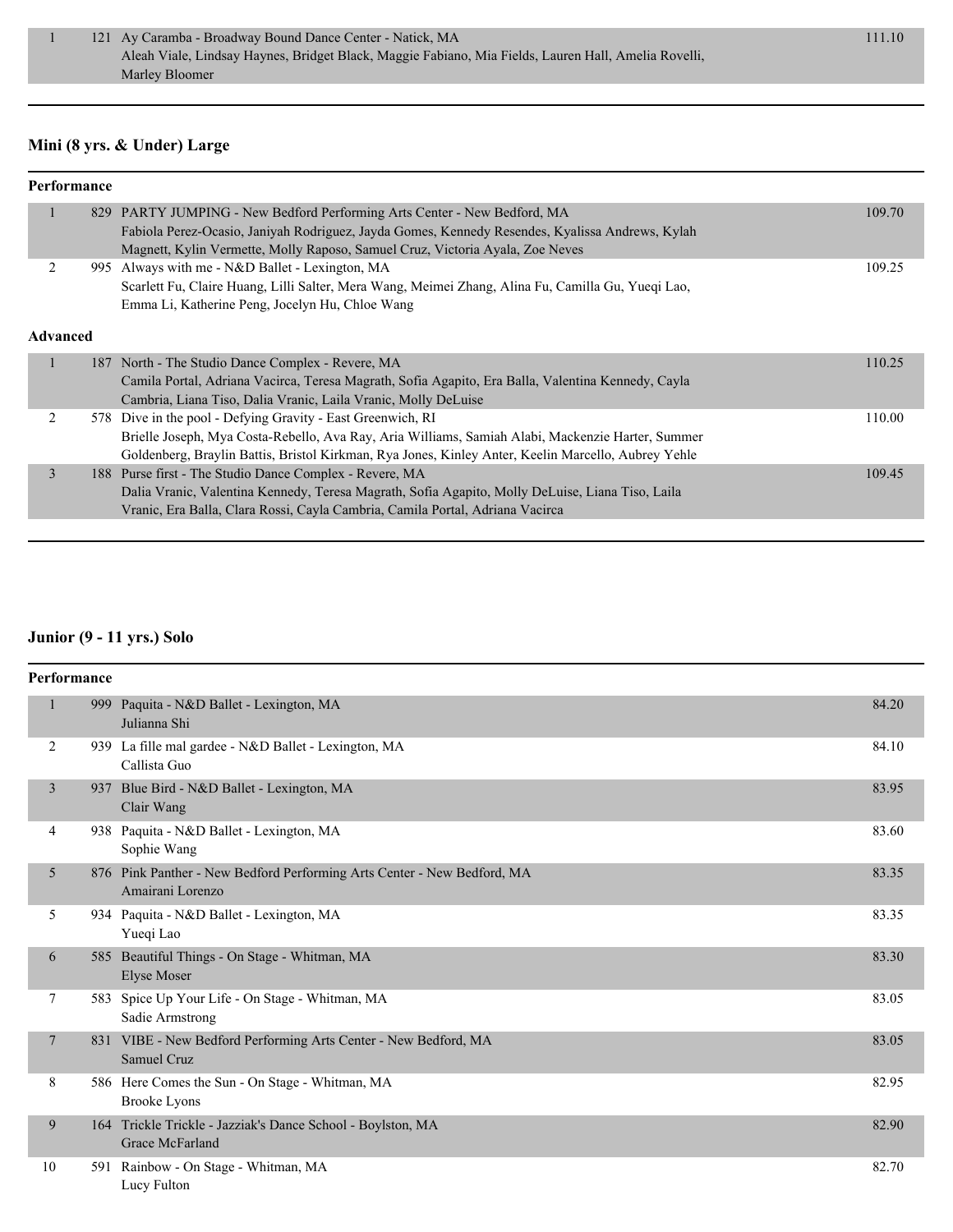#### **Advanced**

| $\mathbf{1}$   | 558 Colors Of The Wind - Defying Gravity - East Greenwich, RI<br>Keelin Marcello                  | 84.90 |
|----------------|---------------------------------------------------------------------------------------------------|-------|
| 2              | 306 Wings - The Dance Connection - Johnston, RI<br>Jaelyn Vicario                                 | 83.95 |
| 3              | 453 Holly Rock - Shooting Stars Performing Arts - Holden, MA<br><b>Bailee May</b>                 | 83.90 |
| 3              | 588 Way Down We Go - On Stage - Whitman, MA<br>Vamare Smith                                       | 83.90 |
| 4              | 16 Breath of a Fish - Shine On Performing Arts Center - Woburn, MA<br>Ava Rodriguez               | 83.80 |
| 4              | 476 Let It Be - On Your Toes Dance & Theatre Company - Stow, MA<br>Annie Tisdale                  | 83.80 |
| 5              | 310 Dem Beats - The Dance Connection - Johnston, RI<br>Lina Hamilton                              | 83.60 |
| 5              | 906 Evil Like Me - Razr Dance Academy - Westford, MA<br>Lea LeDret                                | 83.60 |
| 6              | 753 Anything Goes - New Hampshire Academie of Dance - Londonderry, NH<br>Max Foti                 | 83.40 |
| 7              | 28 Blown Away - Shine On Performing Arts Center - Woburn, MA<br>Nora Courtney                     | 83.25 |
| $\tau$         | 1016 Glam - McKenna Dance Center - Concord, NH<br><b>Baylee Bosco</b>                             | 83.25 |
| 8              | 594 How Far I'll Go - McKenna Dance Center - Concord, NH<br>Ellianna Larocque                     | 83.20 |
| 8              | 962 Diamonds - Jessica Gordon Academy of Performing Arts - Winthrop, MA<br>Alyandra Viarella      | 83.20 |
| 9              | 566 River - Defying Gravity - East Greenwich, RI<br><b>Brielle Joseph</b>                         | 83.15 |
| 9              | 965 Bad - Jessica Gordon Academy of Performing Arts - Winthrop, MA<br>Briella McFarland           | 83.15 |
| 10             | 767 Make It In America - New Hampshire Academie of Dance - Londonderry, NH<br>Charlotte Pidhurney | 83.10 |
| Competitive    |                                                                                                   |       |
| $\mathbf{1}$   | 35 Fields of Gold - Broadway Bound Dance Center - Natick, MA<br>Alexandra Dugan                   | 85.25 |
| 2              | 254 Please Don't Go - Broadway Bound Dance Center - Natick, MA<br>Sabrina Baun                    | 85.20 |
| $\mathfrak{Z}$ | 792 Control - New Jenneration Dance Company - North Providence, RI<br>Peyton Martin               | 85.15 |
| 4              | 39 Emergency - Broadway Bound Dance Center - Natick, MA<br>Kalyse Foley                           | 84.90 |
| 5 <sup>5</sup> | 446 Take Your Time - Shooting Stars Performing Arts - Holden, MA<br>Ellie Allard                  | 84.40 |
| 6              | 34 B.E.A.T. - Broadway Bound Dance Center - Natick, MA<br>Ella Downing                            | 84.30 |
| 7              | 926 Sean Paul - New Jenneration Dance Company - North Providence, RI<br>Lyric Applegate           | 84.25 |
| 8              | 54 Wonderful World - Broadway Bound Dance Center - Natick, MA<br>Ashlyn Rovelli                   | 83.95 |
| 9              | 99 Something New - Broadway Bound Dance Center - Natick, MA<br>Audrey Fortunato                   | 83.80 |
| 10             | 364 Speechless - Shooting Stars Performing Arts - Holden, MA<br><b>Breea</b> Martel               | 83.75 |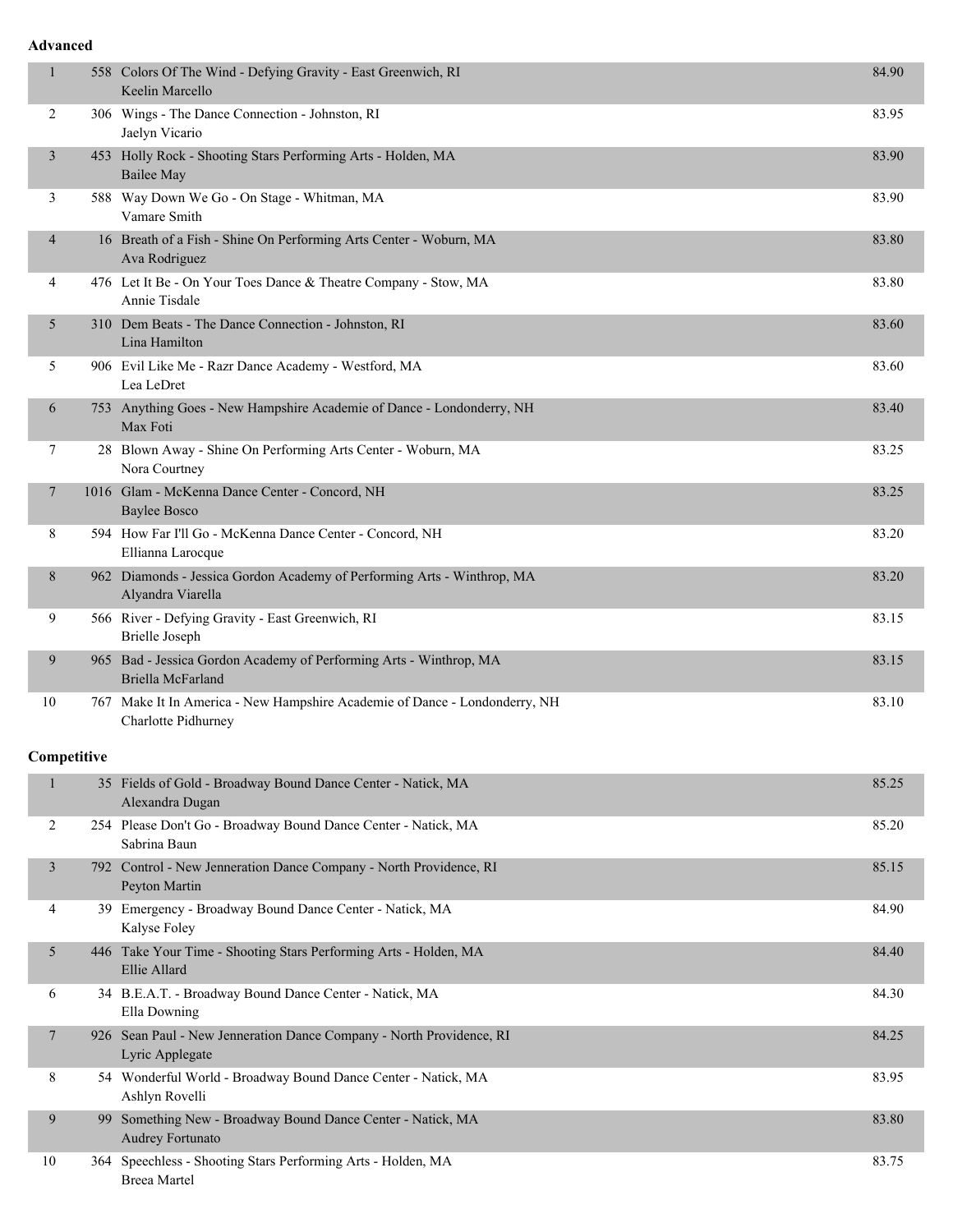# **Junior (9 - 11 yrs.) Duet/Trio**

| Performance     |             |                                                                                                                                      |        |  |
|-----------------|-------------|--------------------------------------------------------------------------------------------------------------------------------------|--------|--|
| $\mathbf{1}$    |             | 819 P.Y.T. - New Bedford Performing Arts Center - New Bedford, MA<br>Samuel Cruz, Victoria Ayala, Zoe Neves                          | 83.35  |  |
| 2               |             | 20 Shake The Room - Shine On Performing Arts Center - Woburn, MA<br>Bella Berardi, Julianna De Campos                                | 81.90  |  |
| $\overline{2}$  |             | 1007 Friend Like Me - McKenna Dance Center - Concord, NH<br>Kayda Brady, Arya Campbell                                               | 81.90  |  |
| <b>Advanced</b> |             |                                                                                                                                      |        |  |
| $\mathbf{1}$    |             | 219 Beauty and the Beast - On Stage - Whitman, MA<br>Charlotte Manning, Vamare Smith                                                 | 111.80 |  |
| 2               |             | 477 I Spy - On Your Toes Dance & Theatre Company - Stow, MA<br>Vivienne Clarke, Tessa Gwinn, Annie Tisdale                           | 111.70 |  |
| 3               |             | 735 Something Good - New Hampshire Academie of Dance - Londonderry, NH<br>Max Foti, Kyleigh Allen                                    | 111.25 |  |
| 4               |             | 812 Let's Get Loud - TNT Dance Studio - Fairfield, ME<br>Jayla Jandreau, Sophia Santiago, Stella Patterson                           | 111.15 |  |
| 5               |             | 873 Safe and Sound - Dance With Energy - Weymouth, MA<br>Campbell Harrison, Audrey Lewis                                             | 111.10 |  |
| 6               |             | 118 Boogie Fever - Broadway Bound Dance Center - Natick, MA<br>Ella Aberle, Elinor Stoessell                                         | 111.05 |  |
| 7               |             | 964 Strongest Suit - Jessica Gordon Academy of Performing Arts - Winthrop, MA<br>Alyandra Viarella, Valencia Viarella                | 110.80 |  |
| 8               |             | 916 Kidnap the Sandy Claws - Razr Dance Academy - Westford, MA<br>Lea LeDret, Gigi Alma, Amelia Sawyer                               | 110.65 |  |
| 9               |             | 356 Bang Dem Sticks - Shooting Stars Performing Arts - Holden, MA<br>Caroline Bristol, Megan Yasko                                   | 110.55 |  |
| 9               |             | 574 Footprints in the sand - Defying Gravity - East Greenwich, RI<br>Brielle Joseph, Mya Costa-Rebello, Bristol Kirkman              | 110.55 |  |
| 9               |             | 968 Bad To The Bone - Jessica Gordon Academy of Performing Arts - Winthrop, MA<br>Emma Previte, Briella McFarland                    | 110.55 |  |
| 10              |             | 991 Kids In America - Jessica Gordon Academy of Performing Arts - Winthrop, MA<br>Giovanna Mattera, Gabriela Biancardi, Carina DeLeo | 110.50 |  |
|                 | Competitive |                                                                                                                                      |        |  |
| 1               |             | 795 Say Something - New Jenneration Dance Company - North Providence, RI<br>Peyton Martin, Justin Acevedo                            | 85.75  |  |
| 2               |             | 107 Listen - Broadway Bound Dance Center - Natick, MA<br>Alexandra Dugan, Kalyse Foley, Alana Kohli                                  | 85.00  |  |
| 3               |             | 365 All Waters - Shooting Stars Performing Arts - Holden, MA<br>Breea Martel, Ellie Allard                                           | 84.75  |  |
| 4               |             | 104 Traffic Jam - Broadway Bound Dance Center - Natick, MA<br>Audrey Fortunato, Ella Downing, Lucia Posterro                         | 84.70  |  |
| 5               |             | 855 Opportunity - Dance With Energy - Weymouth, MA<br>Madison Doyle, Mackenzie Florindo                                              | 84.55  |  |
| 6               |             | 360 Halo - Shooting Stars Performing Arts - Holden, MA<br>Emily Mall, Alexis Davidson, Ellie Allard                                  | 84.30  |  |
| 7               |             | 414 Grow As You Go - Shooting Stars Performing Arts - Holden, MA<br>Breea Martel, Bailee May, Ella Bates                             | 84.20  |  |
| 8               |             | 106 Man! I Feel Like A Woman! - Broadway Bound Dance Center - Natick, MA<br>Ella Barbin, Corynne Posterro, Ashlyn Rovelli            | 84.10  |  |
| 9               |             | 103 Material Girls - Broadway Bound Dance Center - Natick, MA                                                                        | 83.45  |  |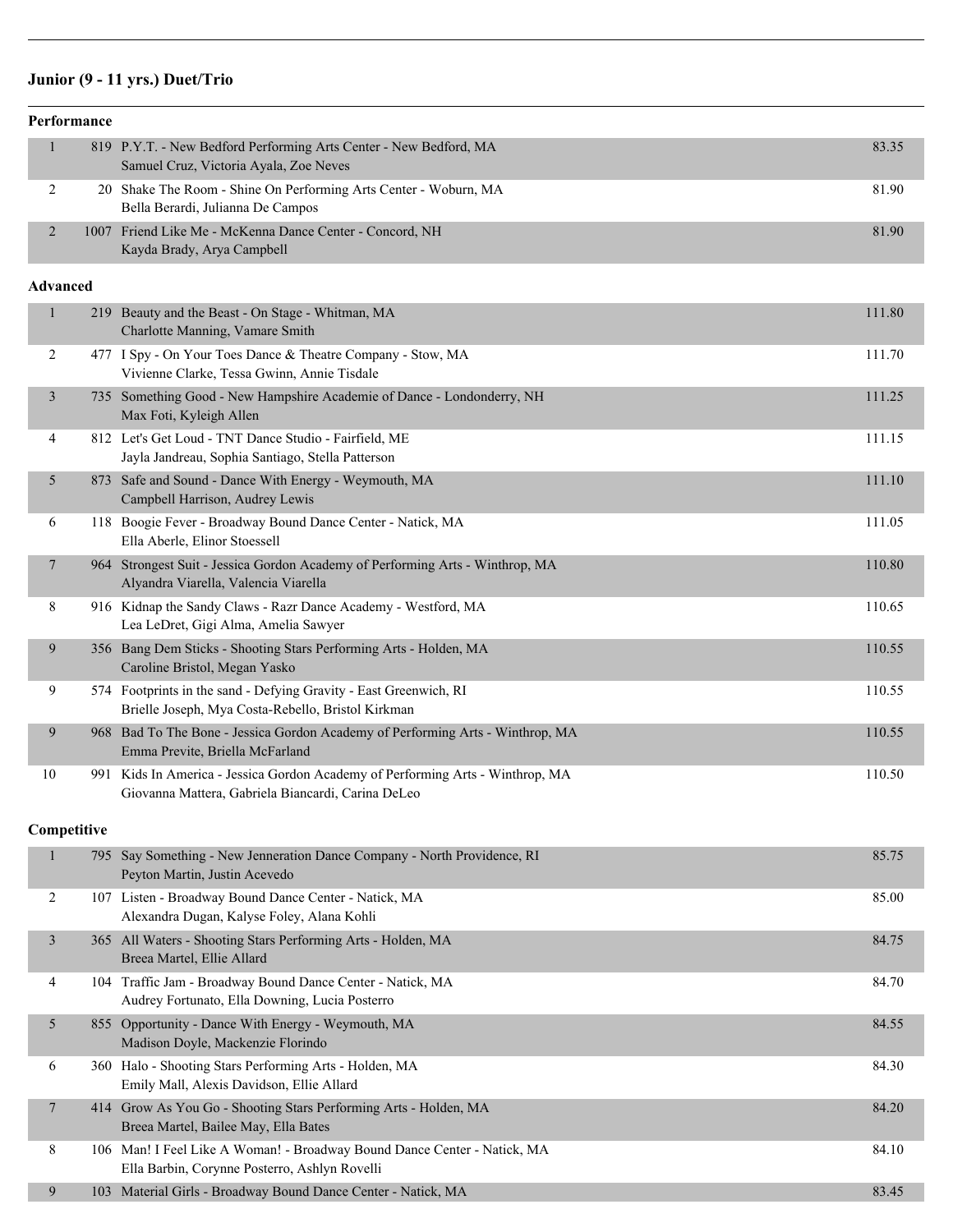# **Junior (9 - 11 yrs.) Small**

| Performance     |     |                                                                                                                                                                                                                                 |        |
|-----------------|-----|---------------------------------------------------------------------------------------------------------------------------------------------------------------------------------------------------------------------------------|--------|
| 1               |     | 827 WERK - New Bedford Performing Arts Center - New Bedford, MA<br>Jayda Gomes, Kylin Vermette, Janiyah Rodriguez, Kyalissa Andrews, Kylah Magnett, Savannah Amado,<br>Victoria Ayala, Zoe Neves, Alicia Contreras-Furtado      | 110.75 |
| 2               |     | 825 TUNE SQUAD - New Bedford Performing Arts Center - New Bedford, MA<br>Alexander Lorenzo, Hunter Bradford, Samuel Cruz, Maximo Lorenzo, Torrin DaCosta                                                                        | 110.45 |
| 3               |     | 996 Esmeralda and friends - N&D Ballet - Lexington, MA<br>Yuqing Xie, Olivia Bao, Veolla Jiang, Jocelyn Chen, Sophia Fu, Carrie Li                                                                                              | 110.40 |
| 4               |     | 154 Did I Mention? - Jazziak's Dance School - Boylston, MA<br>Paige Gordon, Mary McNamara, Juliana Cocola, Charlotte Mattocks, Olivia Moyal, Delainey Wright                                                                    | 110.35 |
| 5               |     | 828 LIGHT THAT NEVER FAILS - New Bedford Performing Arts Center - New Bedford, MA<br>Kylin Vermette, Janiyah Rodriguez, Kylah Magnett, Savannah Amado, Victoria Ayala, Zoe Neves, Alicia<br>Contreras-Furtado, Kyalissa Andrews | 110.10 |
| 6               |     | 206 Save a life - The Studio Dance Complex - Revere, MA<br>Joanelly Rivera, Jillian Barnes, Isabella Drinan, Dalia Vranic, Bianca McGlew, Alyssa Barnett, Aliya<br>Fofana                                                       | 109.85 |
| 7               |     | 156 Rock Me Amadeus - Jazziak's Dance School - Boylston, MA<br>Juliana Cocola, Charlotte Mattocks, Grace McFarland, Olivia Moyal, Delainey Wright, Noelle Bolt, Paige<br>Gordon, Mary McNamara                                  | 109.80 |
| 8               |     | 150 Bloom - Jazziak's Dance School - Boylston, MA<br>Noelle Bolt, Charlotte Mattocks, Grace McFarland, Olivia Moyal, Delainey Wright, Paige Gordon, Mary<br>McNamara                                                            | 109.65 |
| 9               |     | 1005 Girl Scouts - McKenna Dance Center - Concord, NH<br>Paige McGahey, Khloe Kapos, Kayda Brady, Natalia Hans, Arya Campbell                                                                                                   | 109.50 |
| 10              |     | 27 Winning - Shine On Performing Arts Center - Woburn, MA<br>Bella Berardi, Caitlin Popoloski, Julianna De Campos, Kamily Loch, Mackenzie Kee, Lily Smith, Sofia<br>De Campos, Penelope Cella, Adriana Miele                    | 109.35 |
| <b>Advanced</b> |     |                                                                                                                                                                                                                                 |        |
| $\mathbf{1}$    |     | 211 Footloose - On Stage - Whitman, MA<br>Annamarie Moody, Brooke Lyons, Cailey Cranshaw, Charlotte Manning, Chloe Brow, Elyse Moser, Lucy<br>Fulton, Sabrina Spadorcia, Vamare Smith                                           | 112.00 |
| 2               |     | 80 Bye Bye Blackbird - ZEAL Performing Arts Studio LLC - Scituate, MA<br>Charlotte Rae, Isabella Tam, Jordyn Tenore Santos, Sophia DeSalvo                                                                                      | 111.55 |
| 3               |     | 845 Love - Dance With Energy - Weymouth, MA<br>Alexa Guarino, Audrey Lewis, Campbell Harrison, Mackenzie Florindo, Madison Doyle, Mckenzie<br>Sullivan                                                                          | 111.00 |
| 4               | 711 | Istanbul - New Hampshire Academie of Dance - Londonderry, NH<br>Makenzie Sibley, Kyleigh Allen, Emma Ruggiero, Charlotte Pidhurney, Caroline Rafuse, Angelina<br>Robichaud, Caylee Mangouranen, Max Foti, Julia Gudowski        | 110.95 |
| 5               |     | 81 Don't Feel Like Dancing - ZEAL Performing Arts Studio LLC - Scituate, MA<br>Sarah Foley, Charlotte Rae, Isabella Tam, Jordyn Tenore Santos, Sophia DeSalvo, Maeve Humphrey,<br><b>Tess Nicolo</b>                            | 110.90 |
| 5               |     | 320 Men of Snow - Shooting Stars Performing Arts - Holden, MA<br>Lila Mall, Caroline Bristol, Adalynn Nietsche, Megan Yasko, Charlotte Wilder, Olivia Johansson, Kallie<br>Boudreau, Libby Moan                                 | 110.90 |
| 6               |     | 292 Zero - The Dance Connection - Johnston, RI<br>Jaelyn Vicario, Celina Gorman, Ruby Safford, Lina Hamilton                                                                                                                    | 110.85 |
| 7               |     | 851 Shake Your Groove Thang! - Dance With Energy - Weymouth, MA<br>Campbell Harrison, Audrey Lewis, Mackenzie Florindo, Madison Doyle, Mckenzie Sullivan, Alexa<br>Guarino                                                      | 110.80 |
| 8               |     | 920 Stop - Razr Dance Academy - Westford, MA<br>Paige Buckley, Gigi Alma, Lea LeDret, Amelia Sawyer, Ruvarashe Sikochi                                                                                                          | 110.75 |
| 9               |     | 240 Cake by the Ocean - On Stage - Whitman, MA                                                                                                                                                                                  | 110.70 |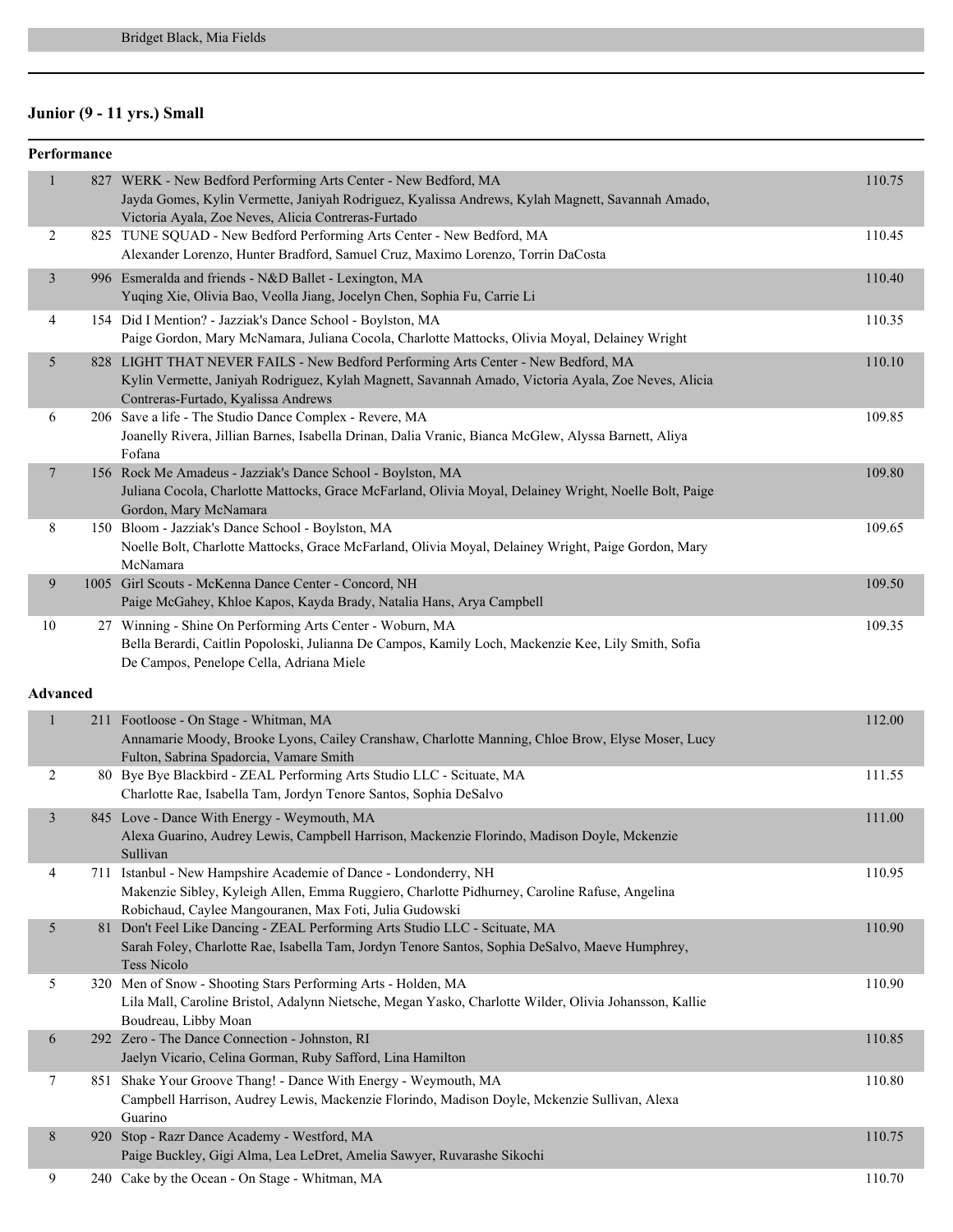|                  |             | Brooke Lyons, Hailey Thomas, Josie Branco, Kendall Tarr, Lucy Fulton, McKenna Reichel, Paisley<br>Bleheen, Sadie Armstrong, Thomas Ottina                                                                                                                      |        |
|------------------|-------------|----------------------------------------------------------------------------------------------------------------------------------------------------------------------------------------------------------------------------------------------------------------|--------|
| 9                |             | 713 Crayola Doesn't Make A Color For Your Eyes - New Hampshire Academie of Dance - Londonderry, NH<br>Max Foti, Makenzie Sibley, Kyleigh Allen, Emma Ruggiero, Charlotte Pidhurney, Caroline Rafuse,<br>Angelina Robichaud, Julia Gudowski, Caylee Mangouranen | 110.70 |
| 9                |             | 954 Another One Bites The Dust - Jessica Gordon Academy of Performing Arts - Winthrop, MA<br>Talia Brown, Skyla Boivin, Leah Laquerre, Giovanna Mattera, Gabriela Biancardi, Emma Previte, Carina<br>DeLeo, Briella McFarland, Alyandra Viarella               | 110.70 |
| 10               |             | 293 Proud Mary - The Dance Connection - Johnston, RI<br>Jaelyn Vicario, Celina Gorman, Ruby Safford, Lina Hamilton                                                                                                                                             | 110.65 |
|                  | Competitive |                                                                                                                                                                                                                                                                |        |
| $\mathbf{1}$     |             | 125 Warriors - Broadway Bound Dance Center - Natick, MA<br>Sabrina Baun, Ella Barbin, Alexandra Dugan, Kalyse Foley, Sydney Jones, Corynne Posterro, Ashlyn<br>Rovelli, Alana Kohli                                                                            | 112.80 |
| $\mathbf{1}$     |             | 334 Luminous - Shooting Stars Performing Arts - Holden, MA<br>Clare Frohock, Emily Mall, Ellie Monahan, Ellie Allard, Breea Martel, Bailee May, Chloe Huang                                                                                                    | 112.80 |
| $\overline{2}$   |             | 126 Tick Tick Boom - Broadway Bound Dance Center - Natick, MA<br>Sabrna Baun, Ella Barbin, Alexandra Dugan, Kalyse Foley, Sydney Jones, Corynne Posterro, Ashlyn<br>Rovelli, Alana Kohli                                                                       | 112.45 |
| 3                |             | 128 Bloom - Broadway Bound Dance Center - Natick, MA<br>Sabrina Baun, Ella Barbin, Alexandra Dugan, Kalyse Foley, Sydney Jones, Corynne Posterro, Ashlyn<br>Rovelli, Alana Kohli                                                                               | 112.40 |
| $\overline{4}$   |             | 781 Rain - New Jenneration Dance Company - North Providence, RI<br>Peyton Martin, Measiah Piggott, Justin Acevedo, Crisliany Rosario, Yahneisa Gomes, Lyric Applegate                                                                                          | 112.35 |
| 4                |             | 791 Detention - New Jenneration Dance Company - North Providence, RI<br>Peyton Martin, Measiah Piggott, Justin Acevedo, Crisliany Rosario, Yahneisa Gomes, Lyric Applegate                                                                                     | 112.35 |
| 5                |             | 837 Only Love - Dance With Energy - Weymouth, MA<br>Abigail Paquette, Alexa Guarino, Audrey Lewis, Campbell Harrison, Mackenzie Florindo, Madison<br>Doyle, Mckenzie Sullivan                                                                                  | 112.25 |
| 6                |             | 127 Drive My Car - Broadway Bound Dance Center - Natick, MA<br>Sabrina Baun, Ella Barbin, Alexandra Dugan, Kalyse Foley, Sydney Jones, Corynne Posterro, Ashlyn<br>Rovelli, Alana Kohli                                                                        | 111.95 |
| $\boldsymbol{7}$ |             | 335 Name Game - Shooting Stars Performing Arts - Holden, MA<br>Breea Martel, Bailee May, Clare Frohock, Emily Mall, Ellie Allard, Ellie Monahan, Chloe Huang                                                                                                   | 111.90 |
| 8                |             | 780 Rabbit Tango - New Jenneration Dance Company - North Providence, RI<br>Peyton Martin, Measiah Piggott, Justin Acevedo, Crisliany Rosario, Yahneisa Gomes, Lyric Applegate                                                                                  | 111.80 |
| 9                |             | 350 Beggin' - Shooting Stars Performing Arts - Holden, MA<br>Caroline Bristol, Clare Frohock, Erin Kelly, Chloe Huang, Bailee May, Megan Yasko, Jericho Howe,<br>Ellie Monahan                                                                                 | 111.55 |

# **Junior (9 - 11 yrs.) Large**

| <b>Advanced</b> |                                                                                                      |                                                                                                                                                                                                                                                                                                                                    |  |  |
|-----------------|------------------------------------------------------------------------------------------------------|------------------------------------------------------------------------------------------------------------------------------------------------------------------------------------------------------------------------------------------------------------------------------------------------------------------------------------|--|--|
|                 |                                                                                                      | 111.65                                                                                                                                                                                                                                                                                                                             |  |  |
|                 | Thomas Ottina, Paisley Bleheen, Josie Branco, Chloe Brow, Lucy Fulton, Brooke Lyons, McKenna         |                                                                                                                                                                                                                                                                                                                                    |  |  |
|                 | Reichel, Kendall Tarr, Hailey Thomas, Sadie Armstrong                                                |                                                                                                                                                                                                                                                                                                                                    |  |  |
|                 |                                                                                                      | 111.45                                                                                                                                                                                                                                                                                                                             |  |  |
|                 | Tess Nicolo, Mary Williams, Maeve Humphrey, Leona Breitenstein, Layla Haddad, Brynn Basile, Alison   |                                                                                                                                                                                                                                                                                                                                    |  |  |
|                 | Rae, Sophia DeSalvo, Sarah Foley, Jordyn Tenore Santos, Isabella Tam, Charlotte Rae                  |                                                                                                                                                                                                                                                                                                                                    |  |  |
|                 |                                                                                                      | 111.05                                                                                                                                                                                                                                                                                                                             |  |  |
|                 | Caroline Bristol, Olivia Johansson, Erin Kelly, Madelyn Annunziata, Sarah Derr, Mia Maloney, Kaitlyn |                                                                                                                                                                                                                                                                                                                                    |  |  |
|                 | Scheinfeldt, Mackenzie Weldon, Charlotte Wilder, Chloe Huang, Kallie Boudreau, Libby Moan, Megan     |                                                                                                                                                                                                                                                                                                                                    |  |  |
|                 | Yasko                                                                                                |                                                                                                                                                                                                                                                                                                                                    |  |  |
|                 |                                                                                                      | 110.95                                                                                                                                                                                                                                                                                                                             |  |  |
|                 | Alexis Davidson, Madelyn Annunziata, Kallie Boudreau, Caroline Bristol, Daphne Croft, Sarah Derr,    |                                                                                                                                                                                                                                                                                                                                    |  |  |
|                 | Olivia Johansson, Erin Kelly, Lila Mall, Mia Maloney, Libby Moan, Adalynn Nietsche, Kaitlyn          |                                                                                                                                                                                                                                                                                                                                    |  |  |
|                 | Scheinfeldt, Mackenzie Weldon, Charlotte Wilder, Megan Yasko                                         |                                                                                                                                                                                                                                                                                                                                    |  |  |
|                 |                                                                                                      | 110.90                                                                                                                                                                                                                                                                                                                             |  |  |
|                 |                                                                                                      | 210 Ants Marching - On Stage - Whitman, MA<br>892 The Place Where Lost Things Go - ZEAL Performing Arts Studio LLC - Scituate, MA<br>323 You Are Beautiful - Shooting Stars Performing Arts - Holden, MA<br>333 London - Shooting Stars Performing Arts - Holden, MA<br>196 Coming in fast - The Studio Dance Complex - Revere, MA |  |  |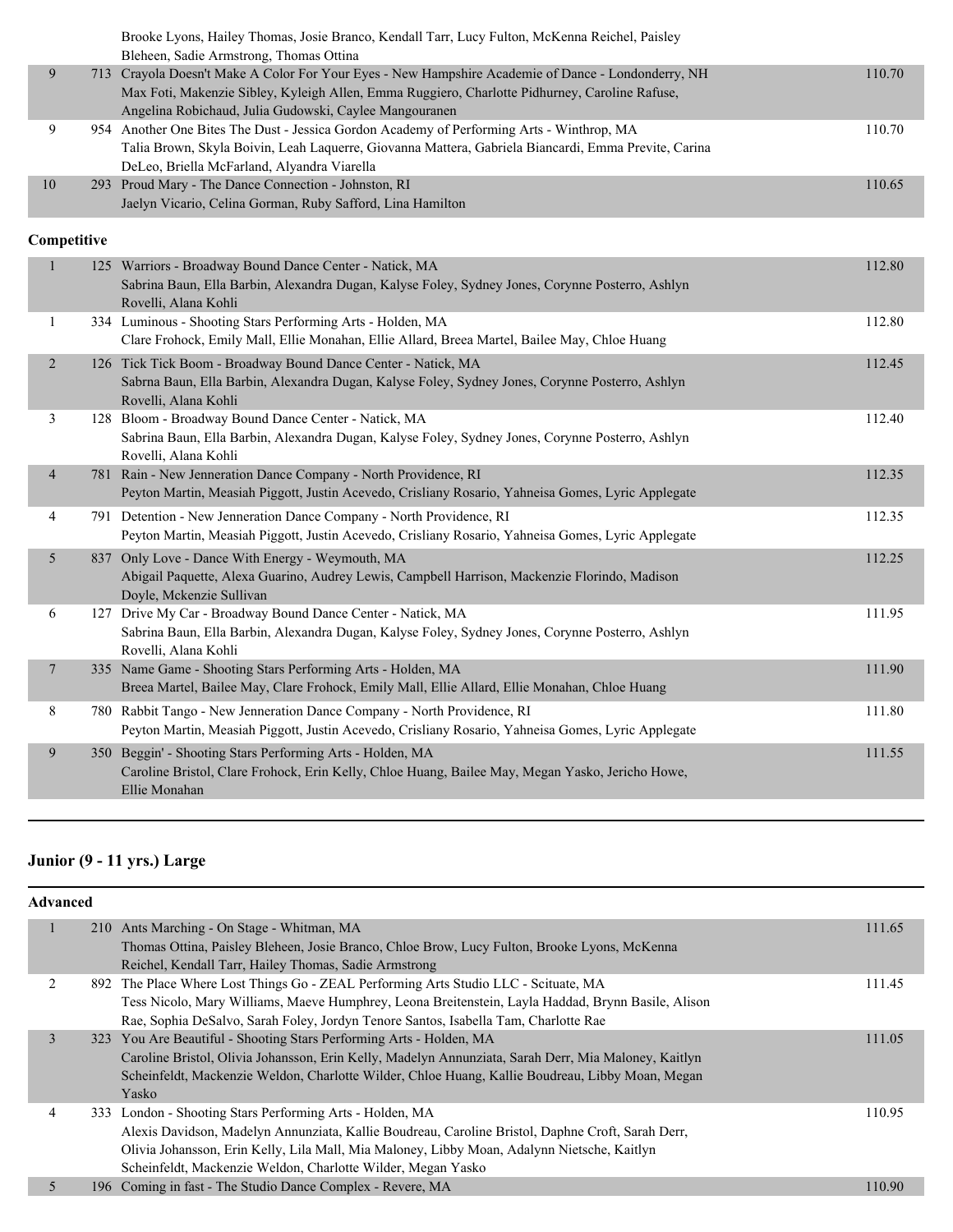|                |             | Adriana Vacirca, Teresa Magrath, Sofia Agapito, Era Balla, Valentina Kennedy, Cayla Cambria, Liana<br>Tiso, Laila Vranic, Molly DeLuise, Clara Rossi, Skylar Biggi, Jayla Foster      |        |
|----------------|-------------|---------------------------------------------------------------------------------------------------------------------------------------------------------------------------------------|--------|
| 6              |             | 952 Hold On - Jessica Gordon Academy of Performing Arts - Winthrop, MA<br>Talia Brown, Skyla Boivin, Leah Laquerre, Giovanna Mattera, Gabriela Biancardi, Emma Previte, Carina        | 110.85 |
|                |             | DeLeo, Briella McFarland, Alyandra Viarella, Aili Curtis                                                                                                                              |        |
| $\tau$         |             | 953 New York New York - Jessica Gordon Academy of Performing Arts - Winthrop, MA                                                                                                      | 110.75 |
|                |             | Talia Brown, Skyla Boivin, Leah Laquerre, Giovanna Mattera, Gabriela Biancardi, Emma Previte, Carina                                                                                  |        |
|                |             | DeLeo, Briella McFarland, Alyandra Viarella, Aili Curtis                                                                                                                              |        |
|                | Competitive |                                                                                                                                                                                       |        |
| $\mathbf{1}$   |             | 349 Hey Ppl - Shooting Stars Performing Arts - Holden, MA                                                                                                                             | 112.75 |
|                |             | Ella Bates, Erin Kelly, Emily Mall, Lila Mall, Charlotte Wilder, Sofia Peci, Jericho Howe, Kira Howe,                                                                                 |        |
|                |             | Olivia Johansson, Ellie Monahan, Breea Martel, Bailee May, Libby Moan                                                                                                                 |        |
| 2              |             | 336 Once Upon Another Time - Shooting Stars Performing Arts - Holden, MA                                                                                                              | 112.65 |
|                |             | Ella Bates, Clare Frohock, Emily Mall, Lila Mall, Ellie Allard, Kira Howe, Ellie Monahan, Breea Martel,                                                                               |        |
|                |             | Bailee May, Adalynn Nietsche                                                                                                                                                          |        |
| $\mathfrak{Z}$ |             | 124 You're Beautiful - Broadway Bound Dance Center - Natick, MA                                                                                                                       | 112.60 |
|                |             | Sabrina Baun, Alana Kohli, Audrey Fortunato, Ella Barbin, Alexandra Dugan, Kalyse Foley, Sydney                                                                                       |        |
|                |             | Jones, Corynne Posterro, Ashlyn Rovelli, Lucia Posterro, Ella Downing                                                                                                                 |        |
| 4              |             | 122 Level Up - Broadway Bound Dance Center - Natick, MA                                                                                                                               | 111.80 |
|                |             | Aleah Viale, Lindsay Haynes, Bridget Black, Maggie Fabiano, Mia Fields, Audrey Fortunato, Lauren<br>Hall, Amelia Rovelli, Elinor Stoessell, Ella Aberle, Ella Downing, Lucia Posterro |        |
| 5              | 123         | Iko Iko - Broadway Bound Dance Center - Natick, MA                                                                                                                                    | 111.15 |
|                |             | Aleah Viale, Ella Downing, Lindsay Haynes, Bridget Black, Maggie Fabiano, Mia Fields, Audrey                                                                                          |        |
|                |             | Fortunato, Lauren Hall, Amelia Rovelli, Lucia Posterro                                                                                                                                |        |
|                |             |                                                                                                                                                                                       |        |

# **Teen (12 - 14 yrs.) Solo**

| Performance     |                                                                                      |       |
|-----------------|--------------------------------------------------------------------------------------|-------|
|                 | 941 Coppelia - N&D Ballet - Lexington, MA<br>Emma Feng                               | 85.30 |
| $\overline{2}$  | 940 La Esmeralda - N&D Ballet - Lexington, MA<br>Camille Chai                        | 85.20 |
| 3               | 170 Read All About It - Jazziak's Dance School - Boylston, MA<br>Ella Tisdell        | 84.65 |
| $\overline{4}$  | 486 Love In the Dark - APAC Dance RI, Inc - Warwick, RI<br>Alexis Nickerson          | 83.15 |
| <b>Advanced</b> |                                                                                      |       |
| 1               | 449 Six Out of Ten - Shooting Stars Performing Arts - Holden, MA<br>Kira Howe        | 86.10 |
| $\overline{2}$  | 225 Jukebox - On Stage - Whitman, MA<br>Jocelyn Healy                                | 86.00 |
| 3               | 354 Who You Are - Shooting Stars Performing Arts - Holden, MA<br>Kylee Hammond       | 85.85 |
| 4               | 175 Fever - Jazziak's Dance School - Boylston, MA<br>Katie Young                     | 85.70 |
| 5               | 88 Goodbye - ZEAL Performing Arts Studio LLC - Scituate, MA<br><b>Riley Peterson</b> | 85.60 |
| 6               | 237 Selah - On Stage - Whitman, MA<br>Shaelyn Taylor                                 | 85.50 |
| 7               | 422 Dancing Queen - Shooting Stars Performing Arts - Holden, MA<br><b>Haley Case</b> | 85.30 |
| 8               | 93 Runnin' - ZEAL Performing Arts Studio LLC - Scituate, MA                          | 85.15 |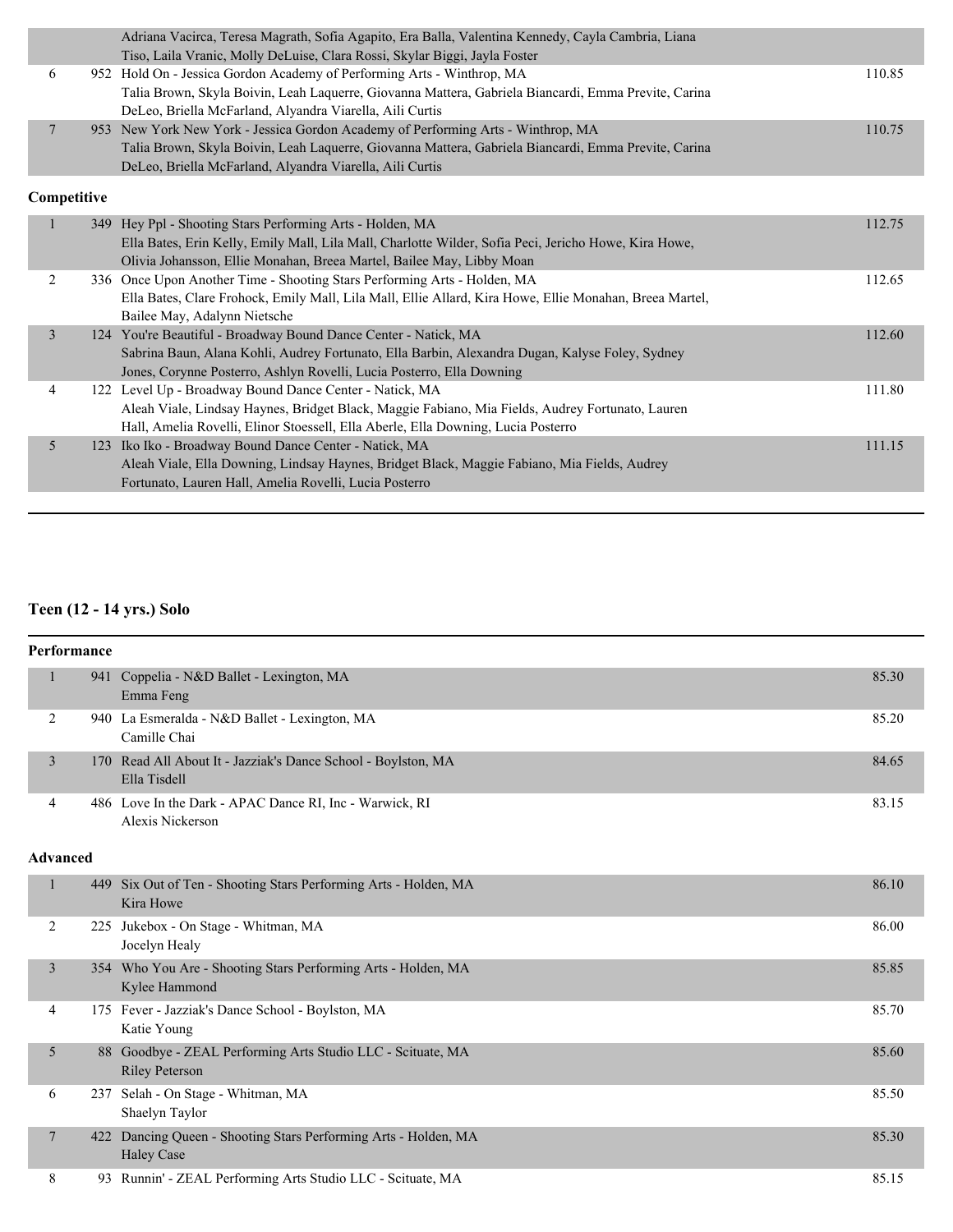Fiona Kendall

| 8  | 201 Yours - The Studio Dance Complex - Revere, MA<br>Neyla Vranic                                | 85.15 |
|----|--------------------------------------------------------------------------------------------------|-------|
| 8  | 231 Burn It Up - On Stage - Whitman, MA<br>Annamarie Moody                                       | 85.15 |
| 8  | 423 Show Me Love - Shooting Stars Performing Arts - Holden, MA<br><b>Avery Russell</b>           | 85.15 |
| 9  | 87 In Case You Don't Live Forever - ZEAL Performing Arts Studio LLC - Scituate, MA<br>Allie Ryan | 85.10 |
| 10 | 359 River of Tears - Shooting Stars Performing Arts - Holden, MA<br>Iza Ramos                    | 85.05 |
| 10 | 434 Sparrow - Shooting Stars Performing Arts - Holden, MA<br>Zaylie Whiteman                     | 85.05 |

#### **Competitive**

| $\mathbf{1}$   | 47 Home - Broadway Bound Dance Center - Natick, MA<br>Nina Kelly                                               | 87.55 |
|----------------|----------------------------------------------------------------------------------------------------------------|-------|
| 1              | 64 Fever - Broadway Bound Dance Center - Natick, MA<br>Ariella Varano                                          | 87.55 |
| $\mathbf{1}$   | 1010 Dive - McKenna Dance Center - Concord, NH<br>Brennan Ziegler                                              | 87.55 |
| $\overline{2}$ | 29 Jenny of Oldstones - Broadway Bound Dance Center - Natick, MA<br>Felitcia Aliprantis                        | 87.50 |
| 2              | 42 Oh Darling - Broadway Bound Dance Center - Natick, MA<br>Juliana Gorman                                     | 87.50 |
| 2              | 1014 Bad Dream - Rhythm Dance Company - Westborough, MA<br>Elena Markonidis                                    | 87.50 |
| 3              | 744 On My Own - New Hampshire Academie of Dance - Londonderry, NH<br>Evelyn Godbout                            | 87.30 |
| 4              | 46 Fix You - Broadway Bound Dance Center - Natick, MA<br>Natalie Hall                                          | 87.15 |
| 5              | 773 I Don't Know My Own Strength - New Hampshire Academie of Dance - Londonderry, NH<br><b>Charlotte Sevin</b> | 87.05 |
| 6              | 95 In Memoriam - Broadway Bound Dance Center - Natick, MA<br>Kaylin Salvatici                                  | 87.00 |
| 7              | 468 Roses - On Your Toes Dance & Theatre Company - Stow, MA<br>Alessandra Rosenfeld                            | 86.95 |
| 7              | 595 Everybody Talks - McKenna Dance Center - Concord, NH<br>Nathan Baylus                                      | 86.95 |
| 8              | 992 Come Fly With Me - Broadway Bound Dance Center - Natick, MA<br>Paige Fields                                | 86.90 |
| 9              | 473 Strong - On Your Toes Dance & Theatre Company - Stow, MA<br>Kate Logan                                     | 86.65 |
| 10             | 60 Trouble - Broadway Bound Dance Center - Natick, MA<br>Neve Taslakov                                         | 86.60 |
| 10             | 383 Rush - Shooting Stars Performing Arts - Holden, MA<br>Alyssa Howe                                          | 86.60 |

# **Teen (12 - 14 yrs.) Duet/Trio**

| Performance |  |                                                                                 |        |
|-------------|--|---------------------------------------------------------------------------------|--------|
|             |  | 606 North - Stage Door Dance - Marlborough, MA<br>Giovanna Silva, Kaitlyn Silva | 112.20 |
|             |  | 608 Fierce - Stage Door Dance - Marlborough, MA                                 | 111.80 |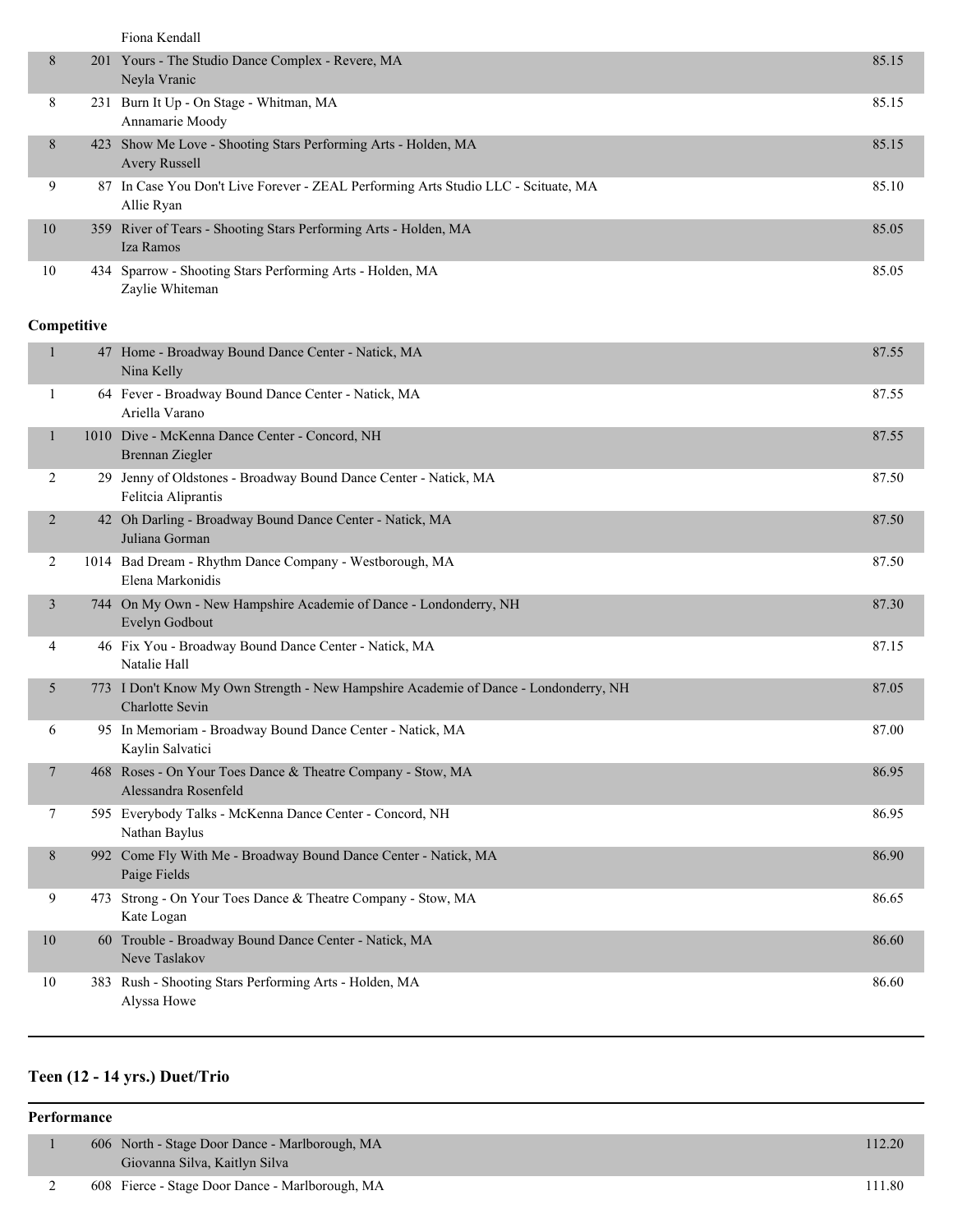#### **Advanced**

| $\mathbf{1}$   | 522 Vendetta - Jazziak's Dance School - Boylston, MA<br>Isobel Holyoak, Katie Young                                       | 113.60 |
|----------------|---------------------------------------------------------------------------------------------------------------------------|--------|
| 2              | 421 By Your Side - Shooting Stars Performing Arts - Holden, MA<br>Emma McClendon, Haley Case                              | 113.50 |
| 3              | 83 Moses Supposes - ZEAL Performing Arts Studio LLC - Scituate, MA<br>Tess Nicolo, Leona Breitenstein                     | 113.40 |
| 4              | 244 Breathe - On Stage - Whitman, MA<br>Sabrina Spadorcia, Annamarie Moody, Jocelyn Healy                                 | 113.30 |
| 5              | 92 I Did Something Bad - ZEAL Performing Arts Studio LLC - Scituate, MA<br>Allie Ryan, Riley Peterson                     | 113.25 |
| 6              | 436 We'll Be Fine - Shooting Stars Performing Arts - Holden, MA<br>Reese Lorrain, Ainsley Allen                           | 113.10 |
| $\overline{7}$ | 166 Jumpin' Jumpin' - Jazziak's Dance School - Boylston, MA<br>Maddy Brouillette, Taylor Johnson, Meghan McCormick        | 113.00 |
| 7              | 531 When The Party's Over - Defying Gravity - East Greenwich, RI<br>Summer Goldenberg, Skye Goldenberg                    | 113.00 |
| 8              | 238 Fancy - On Stage - Whitman, MA<br>Olivia Crowley, Jessica Marino                                                      | 112.95 |
| 8              | 342 Sunnyside of the Street - Shooting Stars Performing Arts - Holden, MA<br>Annie Brochu, Avery Henderson, Avery Russell | 112.95 |
| 9              | 451 Spice Up Your Life - Shooting Stars Performing Arts - Holden, MA<br>Lila Mall, Adalynn Nietsche                       | 112.90 |
| 9              | 981 Apex Predator - Jessica Gordon Academy of Performing Arts - Winthrop, MA<br>Lilyana DeLeo, Carina DeLeo               | 112.90 |
| 10             | 433 What You Want - Shooting Stars Performing Arts - Holden, MA<br>Ava White, Zaylie Whiteman                             | 112.85 |
| 10             | 498 Steam Heat - APAC Dance RI, Inc - Warwick, RI<br>Angelina DiSanto, Isabella Pedchenko, Rosalina Russillo              | 112.85 |
| Competitive    |                                                                                                                           |        |
| 1              | 117 Wanderlust - Broadway Bound Dance Center - Natick, MA<br>Felitcia Aliprantis, Nina Kelly                              | 116.15 |
| $\overline{c}$ | 733 Tell Him - New Hampshire Academie of Dance - Londonderry, NH<br>Hilarie Cullen, Evelyn Godbout                        | 115.50 |
| 3              | 110 Do It Like This - Broadway Bound Dance Center - Natick, MA<br>Natalie Hall, Ariella Varano, Hannah Zwelling           | 115.40 |
| 4              | 460 Why - On Your Toes Dance & Theatre Company - Stow, MA<br>Ava Gregg, Teagan Piper, Kate Logan                          | 115.15 |
| 5              | 858 There You'll Be - Dance With Energy - Weymouth, MA<br>Bridget Malone, Kylie Florindo                                  | 115.05 |
| 6              | 116 Wildflower - Broadway Bound Dance Center - Natick, MA<br>Juliana Gorman, Kaylin Salvatici                             | 115.00 |
| 7              | 112 Rich, Famous and Powerful - Broadway Bound Dance Center - Natick, MA<br>Reese Plofsky, Sabrina Baun, Paige Fields     | 114.80 |
| 8              | 113 For What it's Worth - Broadway Bound Dance Center - Natick, MA<br>Arianna Viale, Neve Taslakov                        | 114.70 |
| 9              | 870 National Past Time - Dance With Energy - Weymouth, MA<br>Lucy Hisenberg, Katharine Webber                             | 114.55 |
| 10             | 844 Daisies - Dance With Energy - Weymouth, MA<br>Kylie Florindo, Abby Concannn                                           | 114.50 |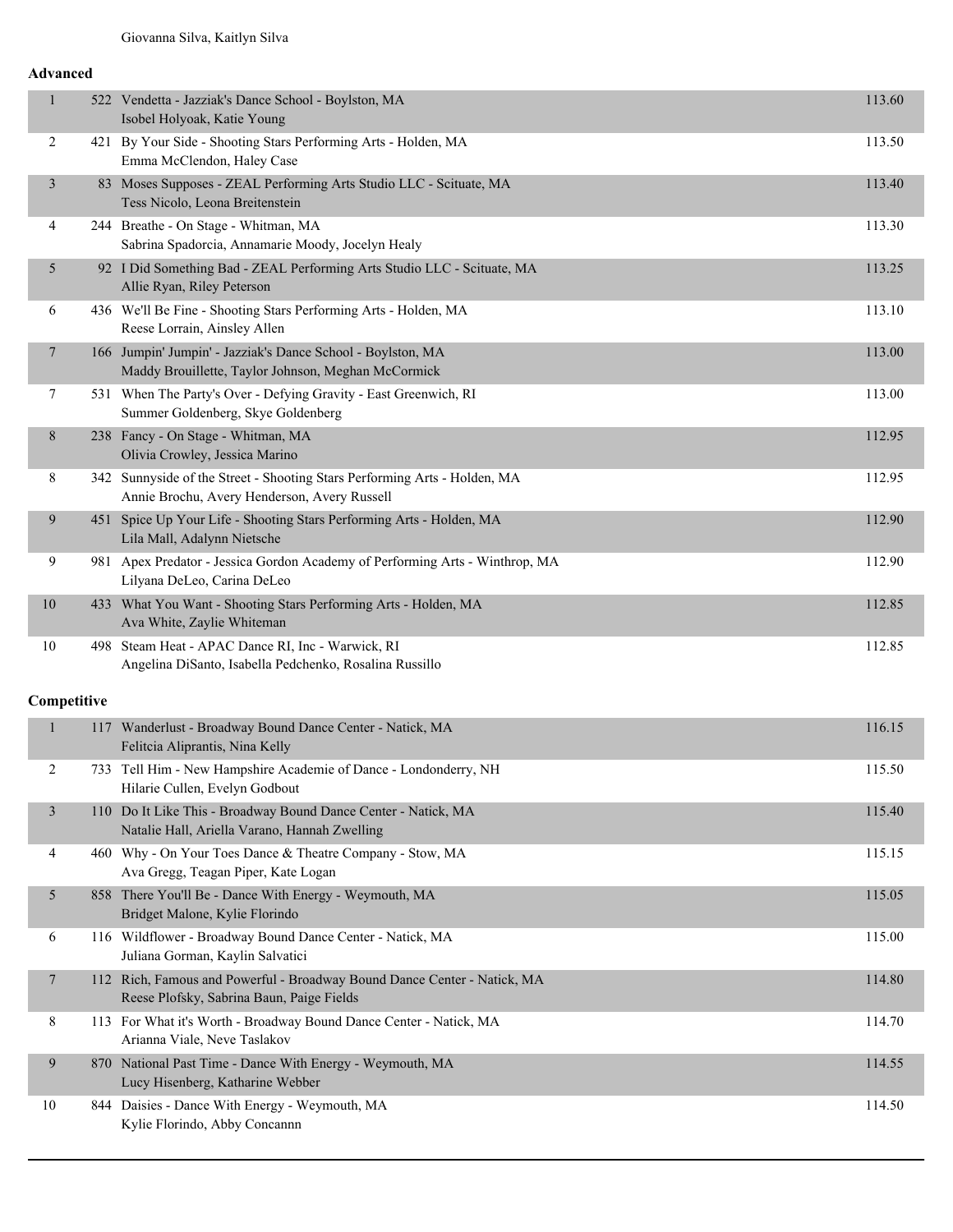#### **Teen (12 - 14 yrs.) Small**

| Performance             |                                                                                                                                                             |        |
|-------------------------|-------------------------------------------------------------------------------------------------------------------------------------------------------------|--------|
|                         | 152 Artemis - Jazziak's Dance School - Boylston, MA                                                                                                         | 113.10 |
|                         | Katie Jenny, Kayla Mendillo, Emma McLaughlin, Olivia Moyal, Ella Tisdell, Amelia Parmenter, Riley<br>Driscoll                                               |        |
| 1                       | 824 BOUNCE UP - New Bedford Performing Arts Center - New Bedford, MA                                                                                        | 113.10 |
|                         | Alianna Gomes, Alicia Contreras-Furtado, Amanda Lamb, Janiya DeBurgo, Janiyah Rodriguez, Kyah                                                               |        |
|                         | DaCosta, Victoria Ayala, Zoe Neves                                                                                                                          |        |
| $\overline{2}$          | 155 Rockin' On Top of the World - Jazziak's Dance School - Boylston, MA                                                                                     | 112.90 |
|                         | Corinne Poretsky, Hannah Wyatt, Sophia Buono, Alexina Burkhardt, Caroline Mattocks, Ella Tisdell,                                                           |        |
| 2                       | Alma Caramanica, Meghan McCormick<br>830 ATTENTION - New Bedford Performing Arts Center - New Bedford, MA                                                   | 112.90 |
|                         | Alianna Gomes, Janiya DeBurgo, Kyah DaCosta, Victoria Ayala, Zoe Neves                                                                                      |        |
| 3                       | 146 Speaking French - Jazziak's Dance School - Boylston, MA                                                                                                 | 112.60 |
|                         | Corinne Poretsky, Hannah Wyatt, Meghan McCormick, Caroline Mattocks                                                                                         |        |
| 4                       | 823 HAPPIER THAN EVER - New Bedford Performing Arts Center - New Bedford, MA                                                                                | 112.50 |
|                         | Amanda Lamb, Janiya DeBurgo, Kyah DaCosta, Alicia Contreras-Furtado                                                                                         |        |
| 5                       | 826 BANG BANG - New Bedford Performing Arts Center - New Bedford, MA                                                                                        | 112.25 |
|                         | Alianna Gomes, Kyah DaCosta, Victoria Ayala, Zoe Neves                                                                                                      |        |
| <b>Advanced</b>         |                                                                                                                                                             |        |
| 1                       | 207 Knocking on Heavens door - The Studio Dance Complex - Revere, MA                                                                                        | 114.20 |
|                         | Nora Toscano, Ayra Vranic, Neyla Vranic, Adriana Vacirca, Sofia Agapito, Dalia Vranic, Kristina Simons                                                      |        |
| 2                       | 151 Keltic Fusion - Jazziak's Dance School - Boylston, MA                                                                                                   | 114.10 |
|                         | Katie Hays, Abigail Muller, Sophia Buono, Alexina Burkhardt, Ainsleigh Flanagan, Gretchen Telford                                                           |        |
| $\overline{\mathbf{3}}$ | 77 Poison - ZEAL Performing Arts Studio LLC - Scituate, MA                                                                                                  | 113.85 |
|                         | Katie McCann, Layla Haddad, Riley Peterson, Allie Ryan, Charlotte Reynolds                                                                                  |        |
| 3                       | 200 Wherever you go - The Studio Dance Complex - Revere, MA                                                                                                 | 113.85 |
|                         | Cassie Cambria, Jayleen Arreaga, Neyla Vranic, Victoria Siciliano, Charlee Calli                                                                            |        |
| 3                       | 243 Britney - On Stage - Whitman, MA                                                                                                                        | 113.85 |
|                         | Annamarie Moody, Charlotte Manning, Jessica Marino, Jocelyn Healy, Mary Frisoli, Sabrina Spadorcia                                                          |        |
| 4                       | 144 United - Jazziak's Dance School - Boylston, MA                                                                                                          | 113.80 |
|                         | Kayla Mendillo, Sophia Buono, Alexina Burkhardt, Ainsleigh Flanagan, Gretchen Telford, Katie Hays,                                                          |        |
|                         | Amelia Parmenter, Abigail Muller, Riley Driscoll                                                                                                            |        |
| 4                       | 318 Earth - On Your Toes Dance & Theatre Company - Stow, MA<br>Sophie Jarger, Emaline Knight, Elena Davids, Caroline Leonhardt, Alice Knapick, Kayla Cabral | 113.80 |
| 5                       | 159 Blowing Up - Jazziak's Dance School - Boylston, MA                                                                                                      | 113.65 |
|                         | Maddy Brouillette, Ainsleigh Flanagan, Antony Germain, Taylor Johnson, Sydney Little, Meghan                                                                |        |
|                         | McCormick                                                                                                                                                   |        |
| 5                       | 294 Neverland - The Dance Connection - Johnston, RI                                                                                                         | 113.65 |
|                         | Julian Paroyian, Marissa Cole, Angelina McKeon, Leslie Monterroso, Julia Parsons                                                                            |        |
| 5                       | 889 Body Talks - Main Line Dance Company - Wayne, PA                                                                                                        | 113.65 |
|                         | Izzy Bass, Hanna Shevade, Elayna Fanelli, Eerika Kourula, Blair Murray, Bella Trigg, Ashley Albert, Ali                                                     |        |
|                         | Jubelirer, Charlotte Hutchinson                                                                                                                             |        |
| 6                       | 347 Full of Grace - Shooting Stars Performing Arts - Holden, MA                                                                                             | 113.60 |

Angelina McKeon 9 505 The Raven - APAC Dance RI, Inc - Warwick, RI 113.25 Angelina DiSanto, Isabella Pedchenko, Morgan St. Jean, Rosalina Russillo, Brooklynn Leahy 10 503 Rescue - APAC Dance RI, Inc - Warwick, RI 113.20 Angelina DiSanto, Ella Izzo, Brooklynn Leahy, Stella Marrero, Alexis Nickerson, Isabella Pedchenko, Rosalina Russillo, Morgan St. Jean, Olivia Watt

7 886 Jump - Main Line Dance Company - Wayne, PA 113.45

8 295 Always Remember Us This Way - The Dance Connection - Johnston, RI 113.40

Iaz Ramos, Bridget Blondin, Addison Brooks, Anna Friberg, Emma Harvey, Ella Hogan, Cailey

Julian Paroyian, Sophie Paroyian, Marissa Cole, Leslie Monterroso, Julia Parsons, Jillian Gagnon,

Izzy Bass, Hanna Shevade, Elayna Fanelli, Eerika Kourula, Blair Murray, Bella Trigg, Ashley Albert, Ali

O'Connell, Elysia Acito, Kendall Lawless

Jubelirer, Charlotte Hutchinson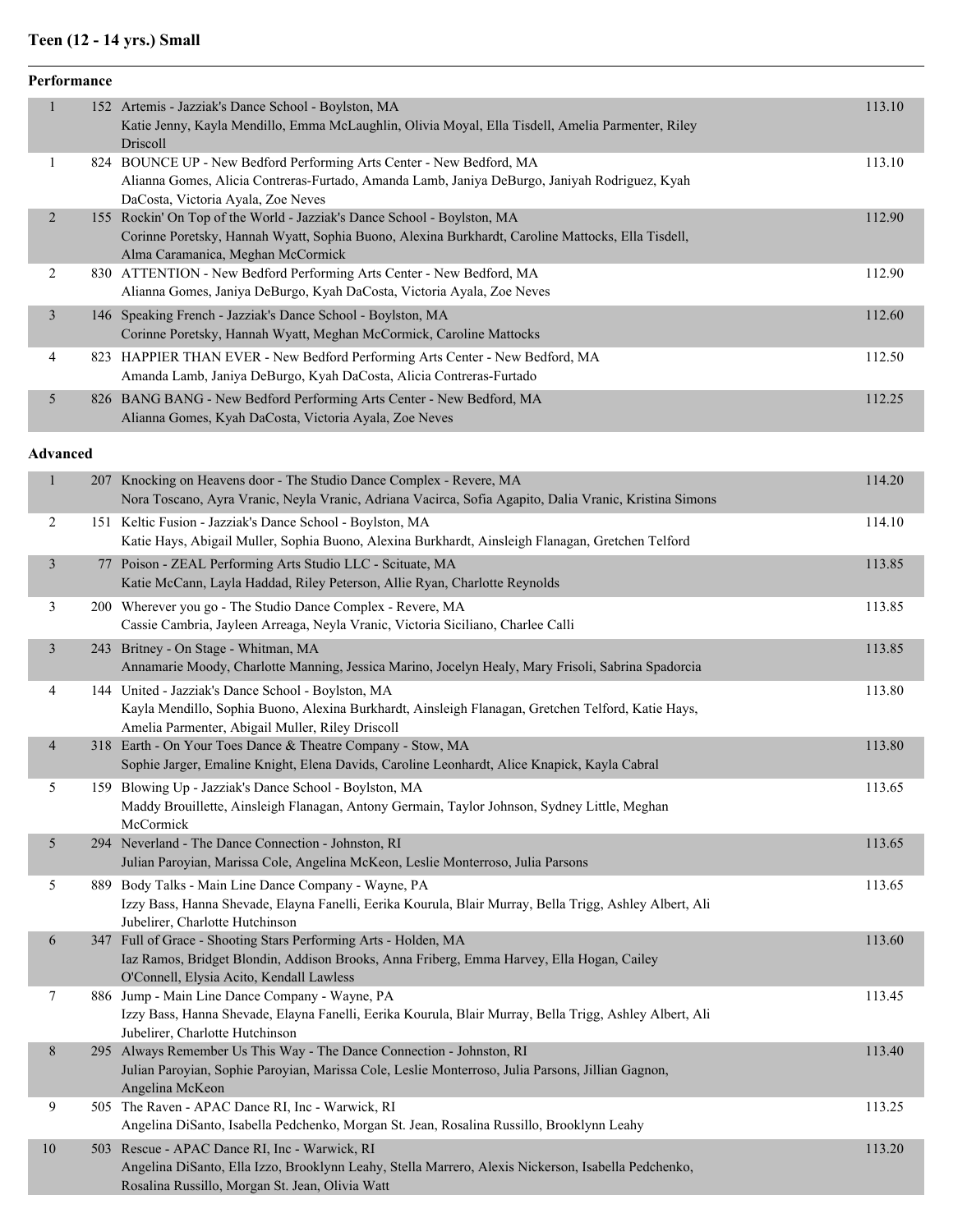#### **Competitive**

| $\mathbf{1}$   |     | 139 Runaway - Broadway Bound Dance Center - Natick, MA<br>Felitcia Aliprantis, Kaylin Salvatici, Juliana Gorman, Nina Kelly                                                                                       | 116.80 |
|----------------|-----|-------------------------------------------------------------------------------------------------------------------------------------------------------------------------------------------------------------------|--------|
| $\overline{2}$ |     | 137 Dangerous - Broadway Bound Dance Center - Natick, MA<br>Jasmine Teng, Felitcia Aliprantis, Kaylin Salvatici, Natalie Hall, Ariella Varano, Nina Kelly, Juliana<br>Gorman                                      | 116.75 |
| $\mathfrak{Z}$ |     | 455 The Beginning of The End - On Your Toes Dance & Theatre Company - Stow, MA<br>Teagan Piper, Sara Martel, Kate Logan, Caroline Tibbetts, Anna Disco, Anna Trevisan                                             | 116.05 |
| $\overline{4}$ |     | 850 Via Delorosa - Dance With Energy - Weymouth, MA<br>Bridget Malone, Gyovana Rodrigues, Katharine Webber, Lucy Hisenberg, Kylie Florindo, Abigail Bemis,<br>Kate Barry, Aoife Queally, Abby Concannn            | 115.95 |
| 5              |     | 458 Turn Down Service - On Your Toes Dance & Theatre Company - Stow, MA<br>Hannah Dugas, Teagan Piper, Sara Martel, Rachel Abrutyn, Natalie Williams, Kate Logan, Caroline<br>Tibbetts, Anna Disco, Anna Trevisan | 115.75 |
| 6              | 923 | Destiny - Razr Dance Academy - Westford, MA<br>Evelyn Buckley, Joey Ferrick, Siobhan Frugoli, Ashlyn Wahlquist, Gianna Manzelli, Nora Sheehy                                                                      | 115.65 |
| $\tau$         |     | 136 Don't Go Yet - Broadway Bound Dance Center - Natick, MA<br>Jessica Sterling, Jasmine Teng, Felitcia Aliprantis, Kaylin Salvatici, Nina Kelly, Olivia Montemayor,<br>Juliana Gorman, Addison Scully            | 115.60 |
| 8              |     | 813 Easy Way - TNT Dance Studio - Fairfield, ME<br>Jayla Jandreau, Sophia Santiago, Stella Patterson, Bianca Wright, Jaylenn Cugno, Meredith<br>Eccher-Mullally, Sophi Reiter, Ahnalese Higgins                   | 115.40 |
| 9              |     | 726 For My Help - New Hampshire Academie of Dance - Londonderry, NH<br>Alyssa O'Connor, Bella Rafter, Evelyn Godbout, Hilarie Cullen, Sydney Gadsby, Mallory Sibley                                               | 115.30 |
| 9              |     | 839 Bound to You - Dance With Energy - Weymouth, MA<br>Kylie Florindo, Aoife Queally, Kate Barry, Gyovana Rodrigues, Bridget Malone, Katharine Webber,<br>Megan Farley, Caroline Cusick, Abigail Bemis            | 115.30 |
| 10             |     | 724 Missing - New Hampshire Academie of Dance - Londonderry, NH<br>Alyssa O'Connor, Bella Rafter, Evelyn Godbout, Hilarie Cullen, Sydney Gadsby, Mallory Sibley                                                   | 115.25 |

# **Teen (12 - 14 yrs.) Large**

|                | Performance     |                                                                                                                                                                                                                                                                                                                       |        |  |  |
|----------------|-----------------|-----------------------------------------------------------------------------------------------------------------------------------------------------------------------------------------------------------------------------------------------------------------------------------------------------------------------|--------|--|--|
| $\mathbf{1}$   |                 | 216 The Greatest Showman - On Stage - Whitman, MA<br>Aislin Wyper, Anna Franco, Annie Gookin, Elyse Moser, Hannah Jackson, Leah Pendergast, Lindsay<br>Cormier, Madeleine Petillo, Molly Burnett, Paityn O'Brein, Sivana Athanas, Taylor McCarthy                                                                     | 113.20 |  |  |
|                | <b>Advanced</b> |                                                                                                                                                                                                                                                                                                                       |        |  |  |
| 1              |                 | 239 Ramalama - On Stage - Whitman, MA<br>Hazel Carew, Abigail Dernier, Jocelyn Healy, Clare LaMattina, Gabrielle MacPherson, Tessa McWalter,<br>Rebecca Minichino, Cecelia Myette, Maya Newcomb, Katherine Nunnery, Kaylee Petinelli, Valisianna<br>Rodriquez Wright, Ruby Scriven, Sabrina Spadorcia, Shaelyn Taylor | 114.55 |  |  |
| 2              |                 | 91 Lost In The Dust - ZEAL Performing Arts Studio LLC - Scituate, MA<br>Riley Peterson, Tatum Hayes, Alison Rae, Brynn Basile, Fiona Kendall, Mary Williams, Tess Nicolo,<br>Ainsley Hayes, Allie Ryan, Bridget Nicolo, Delaney Sandner, Eliza Farley, Hannah Randolph, Katharina<br>Strenge                          | 114.50 |  |  |
| $\overline{2}$ |                 | 149 The Trolley Song - Jazziak's Dance School - Boylston, MA<br>Lilly Brouillette, Sophia Buono, Alexina Burkhardt, Ainsleigh Flanagan, Lindsey Hebert, Taylor Johnson,<br>Sydney Little, Allyson McCormick, Ella Tisdell, Alma Caramanica                                                                            | 114.50 |  |  |
| 3              |                 | 890 Keys Come Alive - ZEAL Performing Arts Studio LLC - Scituate, MA<br>Riley Peterson, Mary Williams, Leona Breitenstein, Layla Haddad, Katie McCann, Fiona Kendall,<br>Charlotte Reynolds, Brynn Basile, Allie Ryan, Alison Rae, Hannah Randolph                                                                    | 114.45 |  |  |
| $\overline{4}$ |                 | 242 Hit the Road Jack - On Stage - Whitman, MA<br>Annamarie Moody, Bryn MacDonald, Cailey Cranshaw, Charlotte Manning, Jasmine Branco, Jessica<br>Marino, Jocelyn Healy, Lola Evans, Mackenzie Mikkola, Mary Frisoli, Mattea Giove, Nola Finn, Olivia<br>Crowley, Sabrina Spadorcia, Vamare Smith                     | 113.95 |  |  |
| 5              |                 | 524 Mission, Impossible - Jazziak's Dance School - Boylston, MA<br>Noelle Bolt, Maddy Brouillette, Sydney Fuller, Antony Germain, Taylor Johnson, Olivia Moyal, Ella<br>Tisdell, Delainey Wright, Paige Gordon, Alma Caramanica                                                                                       | 113.85 |  |  |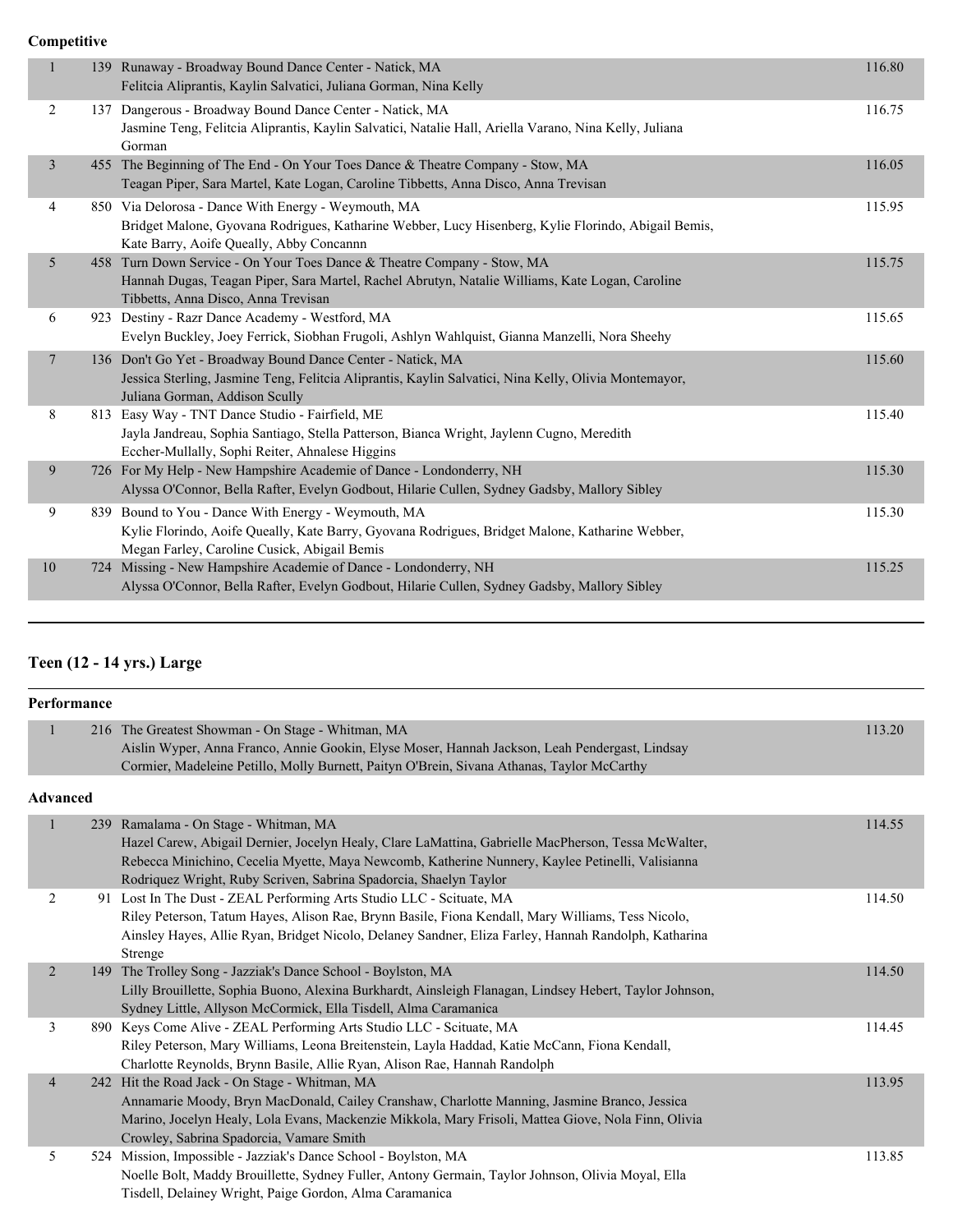| 6              | 205 Stranger Things - The Studio Dance Complex - Revere, MA<br>Ayra Vranic, Geo Acetty, Victoria Siciliano, Briana Restrepo, Isabella Siciliano, Kristina Simons,                                                                                                                                                                                                                                                                                                                                                            | 113.75 |
|----------------|------------------------------------------------------------------------------------------------------------------------------------------------------------------------------------------------------------------------------------------------------------------------------------------------------------------------------------------------------------------------------------------------------------------------------------------------------------------------------------------------------------------------------|--------|
|                | Julianna Straccia, Nora Toscano, Nola Wiswall, Valery Zamora, Charlee Calli                                                                                                                                                                                                                                                                                                                                                                                                                                                  |        |
| 6              | 325 Drop Some Money - Shooting Stars Performing Arts - Holden, MA<br>Izabella Szarama, Bridget Blondin, Cassiel Brennan, Addison Brooks, Anna Friberg, Kendall Lawless,<br>Katherine Landgren, Keira Hammond, Emma Harvey, Avery Henderson, Reese Lorrain, Addison Servant,<br>Ava White, Zaylie Whiteman, Elysia Acito                                                                                                                                                                                                      | 113.75 |
| 7              | 241 Hocus Pocus - On Stage - Whitman, MA<br>Alana Coutts, Annamarie Moody, Bianca Chiaramida, Bethany Hurley, Camryn Tarr, Jasmine Branco,<br>Isabella Keenan, Jillian Hurley, Kate Marino, Kaylee Petinelli, Leah Pendergast, Mackenzie Bleheen,<br>Olivia Crowley, Brenna O'Brien, Alana Coutts, Annamarie Moody, Bianca Chiaramida, Bethany Hurley,<br>Camryn Tarr, Jasmine Branco, Isabella Keenan, Jillian Hurley, Kate Marino, Kaylee Petinelli, Leah<br>Pendergast, Mackenzie Bleheen, Olivia Crowley, Brenna O'Brien | 113.15 |
| 8              | 84 The Godfather of Soul - ZEAL Performing Arts Studio LLC - Scituate, MA<br>Hannah Randolph, Alison Rae, Brynn Basile, Charlotte Reynolds, Fiona Kendall, Layla Haddad, Leona<br>Breitenstein, Mary Williams, Allie Ryan, Katie McCann, Tess Nicolo, Maeve Humphrey, Sarah Foley                                                                                                                                                                                                                                            | 112.95 |
| Competitive    |                                                                                                                                                                                                                                                                                                                                                                                                                                                                                                                              |        |
| $\mathbf{1}$   | 875 Breathe Again - Dance With Energy - Weymouth, MA<br>Amanda Scheer, Fiona Malone, Abigail Bemis, Sofia Guarino, Alexis Van Amburgh, Aoife Queally, Kate<br>Barry, Gyovana Rodrigues, Bridget Malone, Katharine Webber, Lucy Hisenberg, Megan Farley, Molly<br>Titley, Abigail Larkin, Caroline Cusick                                                                                                                                                                                                                     | 115.60 |
| $\overline{c}$ | 132 I Remember Her - Broadway Bound Dance Center - Natick, MA<br>Megan Kohli, Molly Fredericks, Natalie Hall, Reese Plofsky, Neve Taslakov, Ariella Varano, Paige<br>Fields, Raquel Basiliere, Arianna Viale, Hannah Zwelling                                                                                                                                                                                                                                                                                                | 115.50 |
| $\mathfrak{Z}$ | 129 Vogue - Broadway Bound Dance Center - Natick, MA<br>Paige Fields, Raquel Basiliere, Arianna Viale, Hannah Zwelling, Molly Fredericks, Natalie Hall, Reese<br>Plofsky, Neve Taslakov, Ariella Varano, Megan Kohli                                                                                                                                                                                                                                                                                                         | 115.45 |
| 4              | 130 Clap - Broadway Bound Dance Center - Natick, MA<br>Megan Kohli, Paige Fields, Raquel Basiliere, Arianna Viale, Hannah Zwelling, Molly Fredericks, Natalie<br>Hall, Reese Plofsky, Neve Taslakov, Ariella Varano                                                                                                                                                                                                                                                                                                          | 115.30 |
| 5              | 348 Survivor - Shooting Stars Performing Arts - Holden, MA<br>Emily Mall, Lila Mall, Mary-Kathryn Floyd, Ellie Monahan, Avery Russell, Ellie Allard, Avery<br>Henderson, Breea Martel, Emma McClendon, Ellie Miller, Jasira Piracci, Iza Ramos, Michaela Grant                                                                                                                                                                                                                                                               | 115.10 |
| 6              | 843 Man of La Mancha - Dance With Energy - Weymouth, MA<br>Sofia Guarino, Gyovana Rodrigues, Bridget Malone, Katharine Webber, Lucy Hisenberg, Amanda<br>Scheer, Fiona Malone, Abigail Bemis, Kate Barry, Megan Farley, Molly Titley, Abigail Larkin, Caroline<br>Cusick, Alexis Van Amburgh, Aoife Queally                                                                                                                                                                                                                  | 114.95 |
| $\tau$         | 707 Rust To Gold - Broadway Bound Dance Center - Natick, MA<br>Megan Kohli, Molly Fredericks, Natalie Hall, Reese Plofsky, Neve Taslakov, Ariella Varano, Paige<br>Fields, Raquel Basiliere, Arianna Viale, Hannah Zwelling, Raluca Dumbrava                                                                                                                                                                                                                                                                                 | 114.90 |
| 8              | 131 Uptown Girl - Broadway Bound Dance Center - Natick, MA<br>Megan Kohli, Molly Fredericks, Natalie Hall, Reese Plofsky, Neve Taslakov, Ariella Varano, Paige<br>Fields, Raquel Basiliere, Arianna Viale, Hannah Zwelling                                                                                                                                                                                                                                                                                                   | 114.85 |
| 9              | 321 Watching Through the Window - Shooting Stars Performing Arts - Holden, MA<br>Bridget Blondin, Cassiel Brennan, Addison Brooks, Emma Harvey, Aurore Howe, Addisyn Connor, Anna<br>Friberg, Madelyn Cosenza, Kendall Lawless, Cailey O'Connell, Ava White, Zaylie Whiteman, Elysia<br>Acito                                                                                                                                                                                                                                | 114.80 |
| 10             | 341 A New Day - Shooting Stars Performing Arts - Holden, MA<br>Caitlin Kendrick, Renee Hallaman, Kylee Hammond, Alyssa Howe, Reese Lorrain, Tessa Benoit, Haley<br>Case, Caitlin Dooley, Mary-Kathryn Floyd, Ella Follansbee, Grace Kelly, Emma McClendon, Amanda<br>Rivers, Addison Servant, Sage Swayze, Ainsley Allen, Reagan Dalkas, Sarah Delongchamp                                                                                                                                                                   | 114.75 |

# **Teen (12 - 14 yrs.) Super**

#### **Performance**

| 832 COMING IN HOT! - New Bedford Performing Arts Center - New Bedford, MA                         | 13.65 |
|---------------------------------------------------------------------------------------------------|-------|
| Alexander Lorenzo, Fabiola Perez-Ocasio, Jayda Gomes, Kennedy Resendes, Kylin Vermette, Molly     |       |
| Raposo, Vally Afonso, Hunter Bradford, Janiyah Rodriguez, Kyalissa Andrews, Kylah Magnett, Maximo |       |
| Lorenzo, Samuel Cruz, Savannah Amado, Victoria Ayala, Zoe Neves, Alicia Contreras-Furtado, Janiya |       |
| DeBurgo, Torrin DaCosta, Alianna Gomes, Amanda Lamb, Kyah DaCosta                                 |       |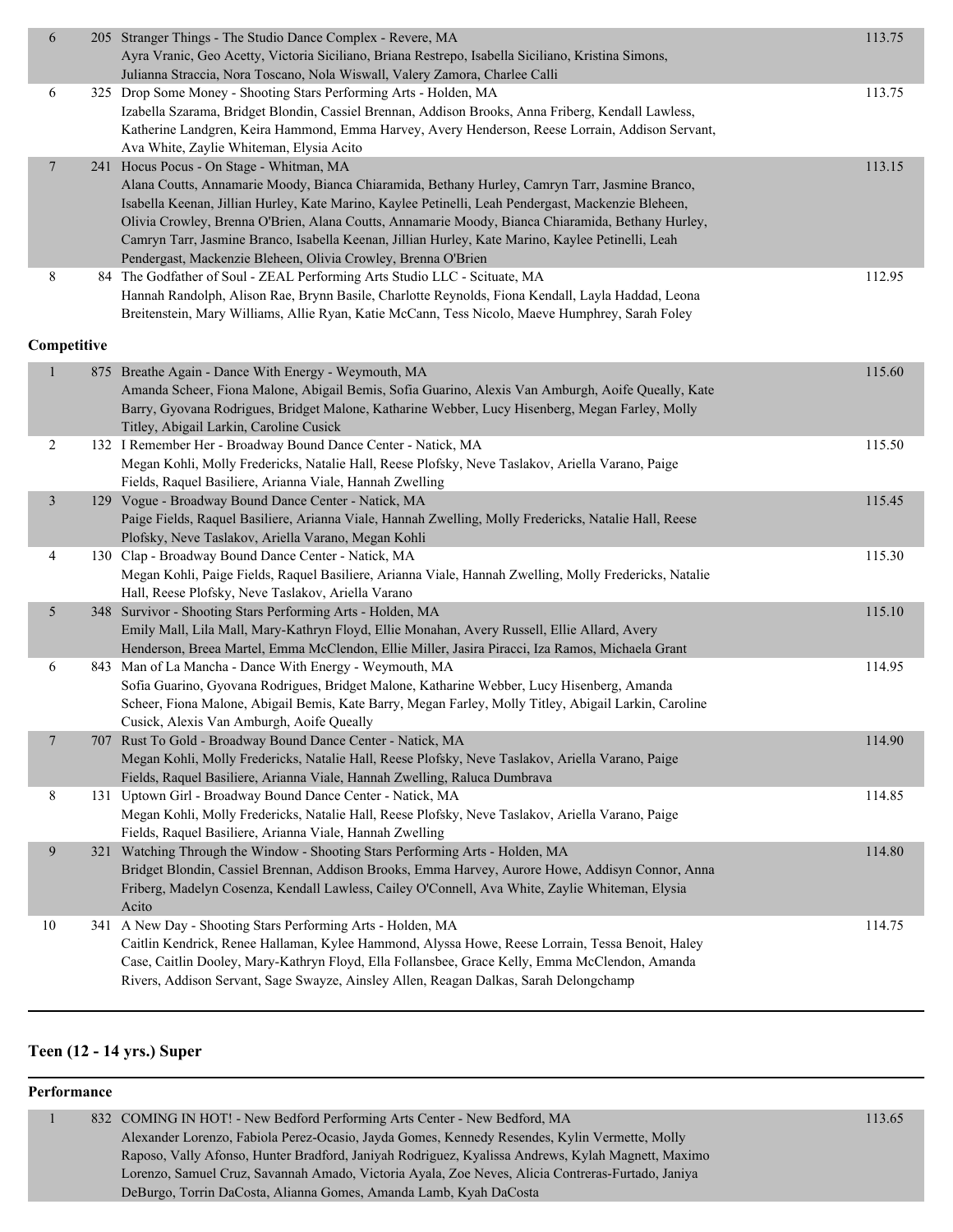#### **Advanced**

|             | 79 The Gambler - ZEAL Performing Arts Studio LLC - Scituate, MA                                       | 114.50 |
|-------------|-------------------------------------------------------------------------------------------------------|--------|
|             | Jordyn Tenore Santos, Charlotte Rae, Ainsley Hayes, Alison Rae, Allie Ryan, Bridget Nicolo, Brynn     |        |
|             | Basile, Charlotte Reynolds, Delaney Sandner, Eliza Farley, Hannah Randolph, Katharina Strenge, Katie  |        |
|             | McCann, Layla Haddad, Riley Peterson, Tatum Hayes, Sophia DeSalvo, Isabella Tam, Tess Nicolo,         |        |
|             | Maeve Humphrey, Mary Williams, Sarah Foley, Leona Breitenstein, Fiona Kendall                         |        |
| 2           | 958 Lion King - Jessica Gordon Academy of Performing Arts - Winthrop, MA                              | 113.85 |
|             | Lilyana DeLeo, Alexa Lopez, Talia Brown, Kylie McFarland, Kayla Abdullahi, Jordyn Vazquez, Jenna      |        |
|             | DaSilva, Skyla Boivin, Leah Laquerre, Giovanna Mattera, Gabriela Biancardi, Carina DeLeo, Briella     |        |
|             | McFarland, Alyandra Viarella, Aili Curtis, Valencia Viarella, Samantha Gordon, Neila McDonough, Mia   |        |
|             | Rossi, Gabriella Blamer                                                                               |        |
| Competitive |                                                                                                       |        |
|             | 312 This Is Me - On Your Toes Dance & Theatre Company - Stow, MA                                      | 115.60 |
|             | Sophie Jarger, Sidnie Teague, Lily Gavin, Jamie Carlin, Hannah Dugas, Ellie Bordner, Caroline Austin, |        |
|             | Ava Gregg, Alyssa Dalto, Teagan Piper, Sara Martel, Rachel Abrutyn, Natalie Williams, Kate Logan,     |        |
|             | Emaline Knight, Elena Davids, Caroline Tibbetts, Caroline Leonhardt, Anna Disco, Anna Trevisan, Alice |        |
|             | Knapick, Kayla Cabral, Alessandra Rosenfeld                                                           |        |

# **Teen (12 - 14 yrs.) Production**

| <b>Advanced</b> |     |                                                                                                                                                                                                                                                                                                                                                                                                                                                                                                                                                                                                                                                                                                                                                                                                   |        |  |
|-----------------|-----|---------------------------------------------------------------------------------------------------------------------------------------------------------------------------------------------------------------------------------------------------------------------------------------------------------------------------------------------------------------------------------------------------------------------------------------------------------------------------------------------------------------------------------------------------------------------------------------------------------------------------------------------------------------------------------------------------------------------------------------------------------------------------------------------------|--------|--|
| $\mathbf{1}$    |     | 78 Scenes from an Italian Restaurant - ZEAL Performing Arts Studio LLC - Scituate, MA<br>Jordyn Tenore Santos, Charlotte Rae, Ainsley Hayes, Alison Rae, Allie Ryan, Bridget Nicolo, Brynn<br>Basile, Charlotte Reynolds, Delaney Sandner, Eliza Farley, Hannah Randolph, Katharina Strenge, Katie<br>McCann, Layla Haddad, Riley Peterson, Tatum Hayes, Sophia DeSalvo, Isabella Tam, Tess Nicolo,<br>Maeve Humphrey, Mary Williams, Sarah Foley, Leona Breitenstein, Fiona Kendall                                                                                                                                                                                                                                                                                                              | 115.05 |  |
| 2               |     | 214 2003 - On Stage - Whitman, MA<br>Katherine Nunnery, Leah Pendergast, Sadie Armstrong, Sivana Athanas, Mackenzie Bleheen, Jasmine<br>Branco, Molly Burnett, Hazel Carew, Alana Coutts, Cailey Cranshaw, Olivia Crowley, Abigail Dernier,<br>Ayla Dernier, Lola Evans, Nola Finn, Anna Franco, Mary Frisoli, Mattea Giove, Jocelyn Healy, Bethany<br>Hurley, Jillian Hurley, Isabella Keenan, Clare LaMattina, Brooke Lyons, Bryn MacDonald, Gabrielle<br>MacPherson, Heavenne MacPherson, Charlotte Manning, Jessica Marino, Kate Marino, Tessa McWalter,<br>Mackenzie Mikkola, Rebecca Minichino, Annamarie Moody, Maya Newcomb, Brenna O'Brien, Derek<br>Olson, Kaylee Petinelli, Valisianna Rodriquez Wright, Ruby Scriven, Vamare Smith, Sabrina Spadorcia,<br>Camryn Tarr, Shaelyn Taylor | 114.85 |  |
| Competitive     |     |                                                                                                                                                                                                                                                                                                                                                                                                                                                                                                                                                                                                                                                                                                                                                                                                   |        |  |
|                 | 544 | One Night Only - Defying Gravity - East Greenwich, RI<br>Summer Goldenberg, Samiah Alabi, Mackenzie Harter, Kinley Anter, Braylin Battis, Ava Ray, Aria<br>Williams, Rya Jones, Mya Costa-Rebello, Keelin Marcello, Bristol Kirkman, Brielle Joseph, Aubrey<br>Yehle, Alanna Desmarais, Reyana Ahern, Peyton Lussier, Nisa Jarvis, Georgia Smith, Maya Huling, Katie<br>Murphy, Katarina Burnett, Juliana Sticca, Hannah Teixeira, Callie Madsen, Arianna Mignanelli, Aliya<br>Land, Alessia Provost, Taylor Mooney, Skye Goldenberg, Sabrina Marrocco, Natasha Parascandolo                                                                                                                                                                                                                      | 116.55 |  |
| 2               |     | 133 Rain Dance - Broadway Bound Dance Center - Natick, MA<br>Jessica Sterling, Jasmine Teng, Juliana Gorman, Megan Kohli, Felitcia Aliprantis, Kaylin Salvatici, Paige<br>Fields, Arianna Viale, Alana Kohli, Molly Fredericks, Natalie Hall, Reese Plofsky, Neve Taslakov,<br>Ariella Varano, Alexandra Dugan, Kalyse Foley, Corynne Posterro, Ashlyn Rovelli, Nina Kelly, Addison<br>Scully, Sloane Rosen, Olivia Montemayor, Sabrina Baun                                                                                                                                                                                                                                                                                                                                                      | 116.50 |  |
| 3               |     | 918 Villians - Razr Dance Academy - Westford, MA<br>Ruvarashe Sikochi, Paige Buckley, Lea LeDret, Gigi Alma, Amelia Sawyer, Abigail Riley, Satriah<br>Sikochi, Evelyn Buckley, Joey Ferrick, Siobhan Frugoli, Ashlyn Wahlquist, Gianna Manzelli, Gwen<br>Stenquist, Nora Sheehy, Ruby Collins, Waka Umaoka                                                                                                                                                                                                                                                                                                                                                                                                                                                                                        | 114.35 |  |
| $\overline{4}$  |     | 506 High School Yearbook - APAC Dance RI, Inc - Warwick, RI                                                                                                                                                                                                                                                                                                                                                                                                                                                                                                                                                                                                                                                                                                                                       | 114.30 |  |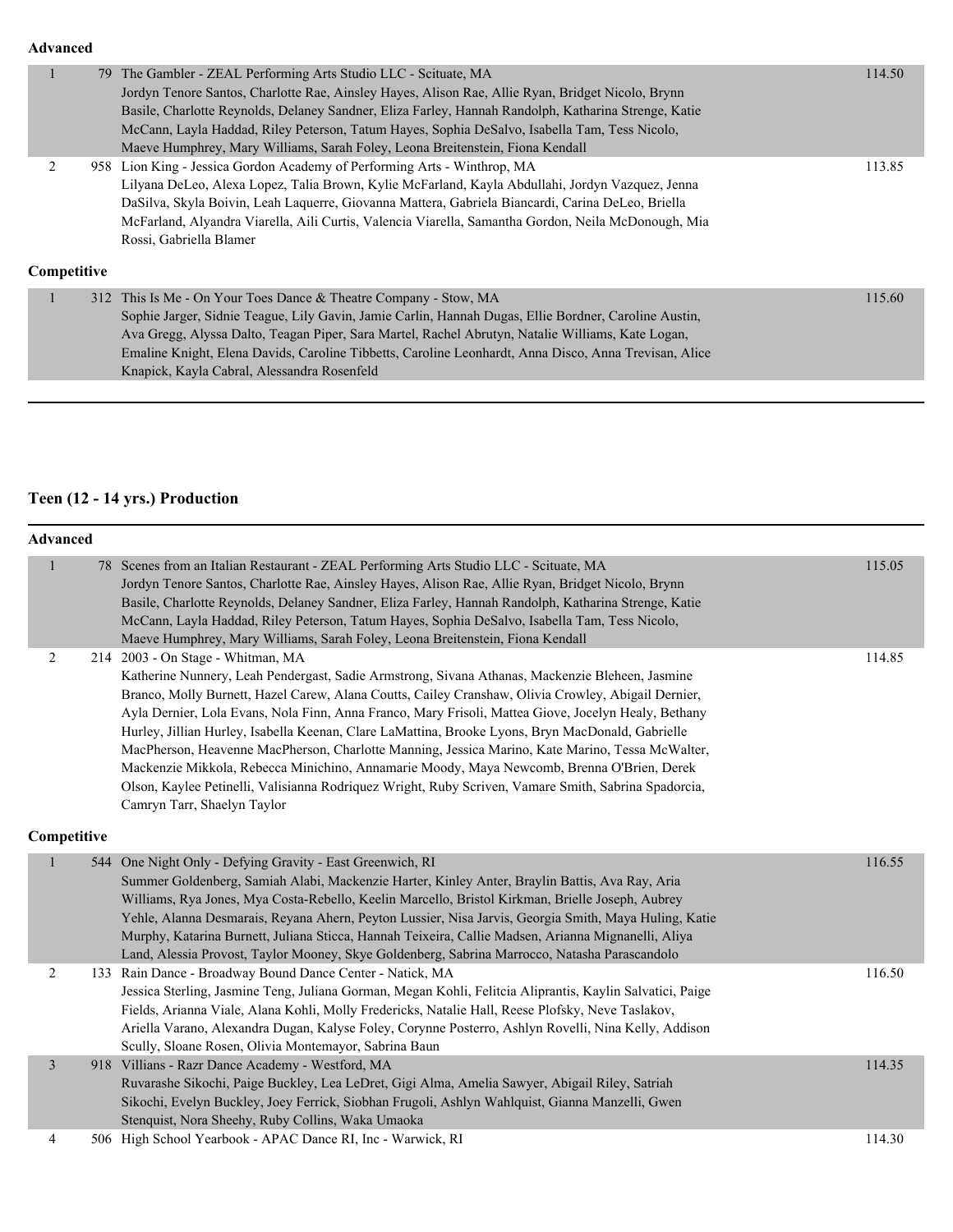Gillilan Mauk, Ava Williams, Kylie Sauro, Lucy Ferranti, Peyton Ahearn, Ryleigh Caruso, Stella Marrero, Scarlett Geary, Alexis Nickerson, Angelina DiSanto, Ella Izzo, Isabella Pedchenko, Rosalina Russillo, Morgan St. Jean, Alexia Palermo, Ariana Buonfiglio, Brooklynn Leahy, Gillian Johnston, Olivia Watt, Tessa Izzo

#### **Senior (15 - 19 yrs.) Solo**

|                          | Performance     |                                                                                            |        |
|--------------------------|-----------------|--------------------------------------------------------------------------------------------|--------|
| 1                        |                 | 250 Possibility - Turn It Out Performance Team - West Roxbury, MA<br>Niamh Towle           | 114.25 |
| 2                        |                 | 943 Act I Swan Lake - N&D Ballet - Lexington, MA<br>Cynthia Wen                            | 113.25 |
| 3                        |                 | 942 Awakening of Flora - N&D Ballet - Lexington, MA<br>Claire Peng                         | 112.90 |
| 4                        |                 | 822 DESPARATE - New Bedford Performing Arts Center - New Bedford, MA<br>Alianna Gomes      | 112.70 |
| 5                        |                 | 249 Bored - Turn It Out Performance Team - West Roxbury, MA<br>Mia Dacey                   | 112.60 |
| 6                        |                 | 821 HUMAN - New Bedford Performing Arts Center - New Bedford, MA<br>Kyah DaCosta           | 112.25 |
| $\tau$                   |                 | 820 NO FLEX ZONE - New Bedford Performing Arts Center - New Bedford, MA<br>Amanda Lamb     | 112.10 |
| 8                        |                 | 598 Remember My Name - McKenna Dance Center - Concord, NH<br>Lexi Goley                    | 111.95 |
|                          | <b>Advanced</b> |                                                                                            |        |
| $\mathbf{1}$             |                 | 171 Don't Worry, Be Happy - Jazziak's Dance School - Boylston, MA<br>Antony Germain        | 115.00 |
| 2                        |                 | 233 It's a Man's World - On Stage - Whitman, MA<br>Maya Newcomb                            | 114.95 |
| 3                        |                 | 183 Your day will come - The Studio Dance Complex - Revere, MA<br>Nora Toscano             | 114.55 |
| 4                        |                 | 69 I Gotcha - ZEAL Performing Arts Studio LLC - Scituate, MA<br><b>Bridget Nicolo</b>      | 114.40 |
| 5                        |                 | 229 I Have Nothing - On Stage - Whitman, MA<br>Tessa McWalter                              | 114.20 |
| 6                        |                 | 74 Bird Girl - ZEAL Performing Arts Studio LLC - Scituate, MA<br>Ainsley Hayes             | 114.15 |
| 6                        |                 | 226 Rain Dance - On Stage - Whitman, MA<br>Clare LaMattina                                 | 114.15 |
| 6                        |                 | 430 If I Ain't Got You - Shooting Stars Performing Arts - Holden, MA<br>Mari Boudreau-Ball | 114.15 |
| $\overline{\phantom{a}}$ |                 | 89 Blues in the Night - ZEAL Performing Arts Studio LLC - Scituate, MA<br>Delaney Sandner  | 114.10 |
| 8                        |                 | 235 Coming in Hot - On Stage - Whitman, MA<br>Derek Olson                                  | 114.05 |
| 8                        |                 | 302 At Last - The Dance Connection - Johnston, RI<br>Jillian Gagnon                        | 114.05 |
| 9                        |                 | 177 The Light That Never Fails - Jazziak's Dance School - Boylston, MA<br>Emma Quirk       | 114.00 |
| $10\,$                   |                 | 308 Paint It Black - The Dance Connection - Johnston, RI<br>Julia Parsons                  | 113.95 |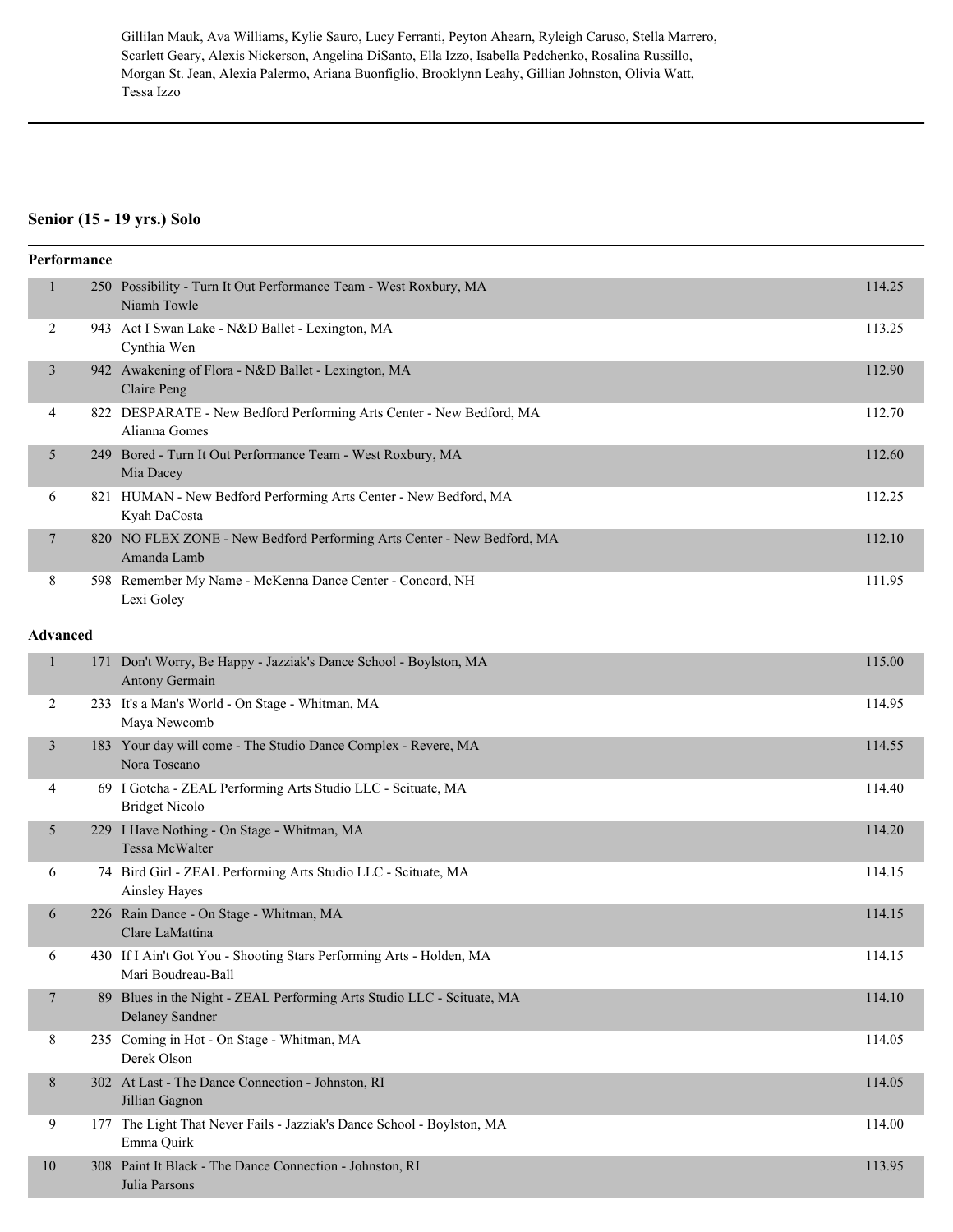#### **Competitive**

|    |                | 61 The Swan - Broadway Bound Dance Center - Natick, MA<br>Jasmine Teng                   | 88.30 |
|----|----------------|------------------------------------------------------------------------------------------|-------|
|    | 2              | 538 At This Moment - Defying Gravity - East Greenwich, RI<br>Maya Huling                 | 88.25 |
|    | $\overline{3}$ | 379 Don't Forget Me - Shooting Stars Performing Arts - Holden, MA<br><b>Aiden Powers</b> | 88.15 |
|    | $\overline{4}$ | 245 Farewell - Dance Moves Maine - Portland, ME<br>Drea Haskell                          | 87.95 |
|    | 5<br>550       | Careless Whisper - Defying Gravity - East Greenwich, RI<br>Juliana Sticca                | 87.90 |
|    | 6              | 415 Shrinetooth - Shooting Stars Performing Arts - Holden, MA<br>Isabella Maltais        | 87.75 |
|    | 6<br>833       | Corps - Rhythm Dance Company - Westborough, MA<br>Rebecca Sherr                          | 87.75 |
|    | 7<br>927       | Go Solo - Concord Dance Academy - Concord, NH<br>Isabella Washburn                       | 87.70 |
|    | 8              | 581 You Lost Me - Defying Gravity - East Greenwich, RI<br>Alessia Provost                | 87.60 |
|    | 9              | 860 It Must Have Been Love - Dance With Energy - Weymouth, MA<br>Kate Barry              | 87.50 |
| 10 |                | 55 My Way - Broadway Bound Dance Center - Natick, MA<br><b>Addison Scully</b>            | 87.45 |
| 10 |                | 580 I'd Rather Go Blind - Defying Gravity - East Greenwich, RI<br>Katie Murphy           | 87.45 |

# **Senior (15 - 19 yrs.) Duet/Trio**

|                | <b>Advanced</b> |                                                                                                                                     |        |  |  |
|----------------|-----------------|-------------------------------------------------------------------------------------------------------------------------------------|--------|--|--|
| $\mathbf{1}$   |                 | 218 Godzilla - On Stage - Whitman, MA<br>Derek Olson, Clare LaMattina                                                               | 114.95 |  |  |
| $\overline{2}$ | 220             | Sway with Me - On Stage - Whitman, MA<br>Maya Newcomb, Tessa McWalter                                                               | 114.90 |  |  |
| $\overline{3}$ |                 | 85 For Island Fires and Families - ZEAL Performing Arts Studio LLC - Scituate, MA<br>Ainsley Hayes, Bridget Nicolo, Delaney Sandner | 114.60 |  |  |
| 4              |                 | 186 Ending - The Studio Dance Complex - Revere, MA<br>Ayra Vranic, Nora Toscano                                                     | 114.35 |  |  |
| 5              |                 | 68 Fabulous - ZEAL Performing Arts Studio LLC - Scituate, MA<br>Eliza Farley, Tatum Hayes                                           | 114.25 |  |  |
| 5              |                 | 161 Bring Me To Life - Jazziak's Dance School - Boylston, MA<br>Katie Young, Antony Germain                                         | 114.25 |  |  |
| 6              | 299             | Let It Be - The Dance Connection - Johnston, RI<br>Jillian Gagnon, Angelina McKeon                                                  | 113.85 |  |  |
| 7              |                 | 442 Here Comes the River - Shooting Stars Performing Arts - Holden, MA<br>Grace Kelly, Cailey O'Connell                             | 113.80 |  |  |
| 8              |                 | 301 Royals - The Dance Connection - Johnston, RI<br>Angelina McKeon, Leslie Monterroso                                              | 113.65 |  |  |
| 9              | 420             | Don't Act Like You Know Me - Shooting Stars Performing Arts - Holden, MA<br>Caitlin Kendrick, Tessa Benoit                          | 113.55 |  |  |
| 10             |                 | 428 Dream On - Shooting Stars Performing Arts - Holden, MA<br>Renee Hallaman, Reagan Dalkas                                         | 113.50 |  |  |

**Competitive**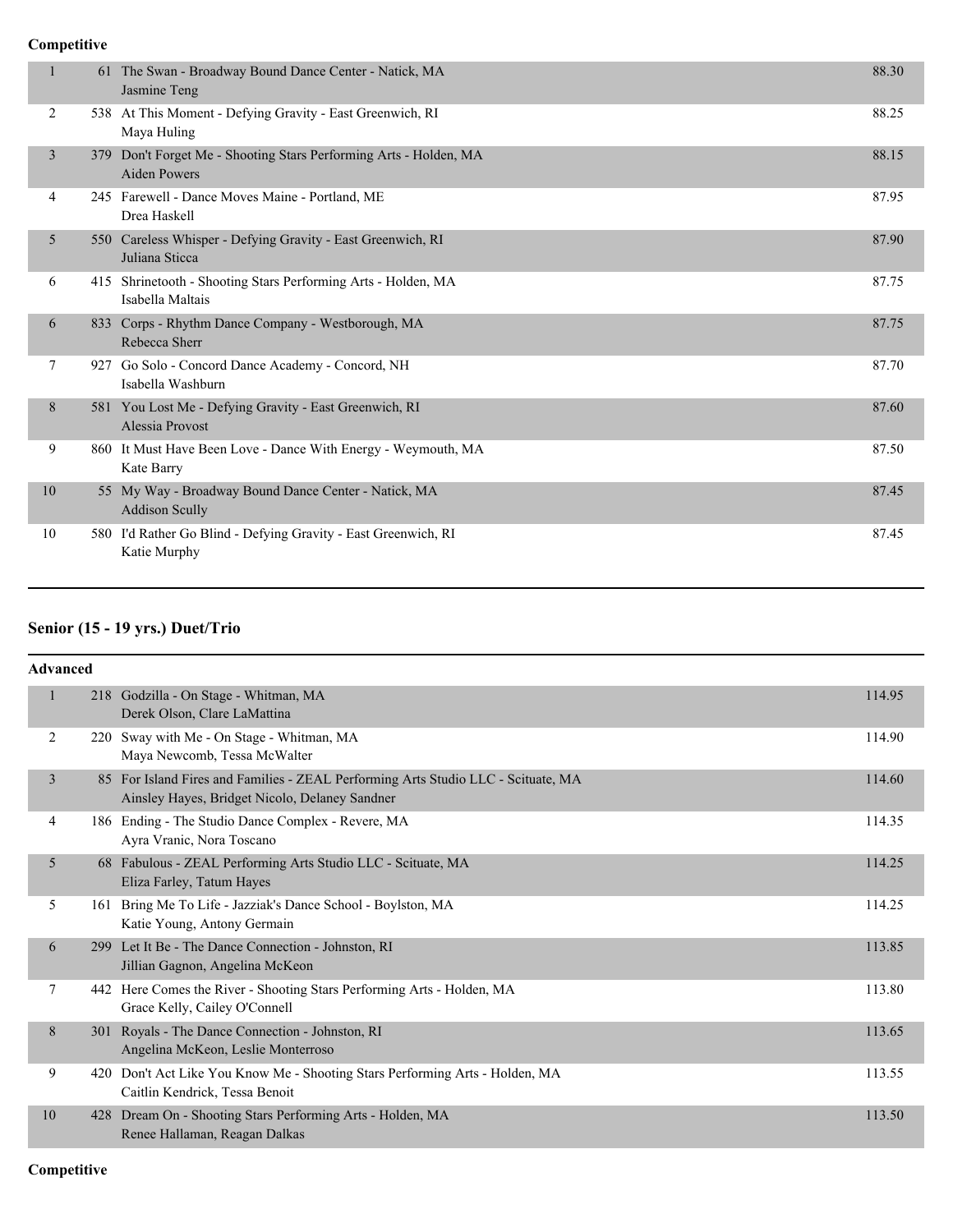| $\mathbf{1}$   |     | 378 Unchained Melody - Shooting Stars Performing Arts - Holden, MA<br>Aiden Powers, Isabella Maltais           | 116.80 |
|----------------|-----|----------------------------------------------------------------------------------------------------------------|--------|
| 2              | 361 | Run - Shooting Stars Performing Arts - Holden, MA<br>Emily Cosenza, Isabella Maltais                           | 116.45 |
| $\overline{3}$ |     | 532 Oblivion - Defying Gravity - East Greenwich, RI<br>Katie Murphy, Maya Huling                               | 116.40 |
| $\overline{4}$ |     | 115 Kind Of Trouble - Broadway Bound Dance Center - Natick, MA<br>Jessica Sterling, Addison Scully             | 116.25 |
| 5              |     | 880 Icon - Main Line Dance Company - Wayne, PA<br>Brianna Fili, Kelsey Kasher, Ellie Dean                      | 116.05 |
| 6              | 461 | Oxen Hope - On Your Toes Dance & Theatre Company - Stow, MA<br>Jamie Carlin, Ava Gregg, Kate Logan             | 116.00 |
| $\overline{7}$ |     | 388 Forward - Shooting Stars Performing Arts - Holden, MA<br>Mary-Kathryn Floyd, Alexa Dotsenko                | 115.75 |
| 8              |     | 529 Closure - Defying Gravity - East Greenwich, RI<br>Alessandra Perkins, Juliana Sticca, Natasha Parascandolo | 115.70 |
| 8              |     | 846 Je 'Taime - Dance With Energy - Weymouth, MA<br>Kate Barry, Megan Farley                                   | 115.70 |
| 9              |     | 397 Don't Worry About Me - Shooting Stars Performing Arts - Holden, MA<br>Emily Cosenza, Abby Pratt            | 115.65 |
| 10             |     | 400 Don't You Wanna Dance? - Shooting Stars Performing Arts - Holden, MA<br>Alaithea Croft, Sofia Acito        | 115.55 |
| 10             |     | 528 Bad - Defying Gravity - East Greenwich, RI<br>Juliana Sticca, Natasha Parascandolo                         | 115.55 |
|                |     |                                                                                                                |        |

# **Senior (15 - 19 yrs.) Small**

|                 | <b>Performance</b> |                                                                                                                                                                                                    |        |
|-----------------|--------------------|----------------------------------------------------------------------------------------------------------------------------------------------------------------------------------------------------|--------|
| 1               |                    | 247 Build It Up - Turn It Out Performance Team - West Roxbury, MA<br>Niamh Towle, Mia Dacey, Aleida Mendez Sippen, Liliana Mokos, Kayleigh Brown, Vivien Poftak                                    | 113.95 |
| <b>Advanced</b> |                    |                                                                                                                                                                                                    |        |
| $\mathbf{1}$    |                    | 86 Fresh Prince - ZEAL Performing Arts Studio LLC - Scituate, MA<br>Ainsley Hayes, Delaney Sandner, Bridget Nicolo, Eliza Farley, Katharina Strenge, Tatum Hayes                                   | 115.30 |
| 2               |                    | 864 Another One Bites the Dust - ZEAL Performing Arts Studio LLC - Scituate, MA<br>Ainsley Hayes, Bridget Nicolo, Delaney Sandner, Eliza Farley, Katharina Strenge, Tatum Hayes, Riley<br>Peterson | 115.05 |
| $\overline{3}$  |                    | 147 When the Party's Over - Jazziak's Dance School - Boylston, MA<br>Chloe Mitchell, Ainsleigh Flanagan, Sydney Fuller, Antony Germain, Isobel Holyoak, Emma Quirk, Katie<br>Young                 | 114.70 |
| 3               |                    | 523 Touch - Jazziak's Dance School - Boylston, MA<br>Katie Young, Isobel Holyoak, Ainsleigh Flanagan, Chloe Mitchell, Emma Quirk, Antony Germain,<br>Sydney Fuller                                 | 114.70 |
| $\overline{4}$  |                    | 215 Skate - On Stage - Whitman, MA<br>Abigail Dernier, Derek Olson, Clare LaMattina, Hazel Carew, Heavenne MacPherson, Maya Newcomb,<br>Tessa McWalter, Ruby Scriven                               | 114.55 |
| 5               |                    | 212 Like a River Runs - On Stage - Whitman, MA<br>Tessa McWalter, Rebecca Minichino, Cecelia Myette, Maya Newcomb, Elizabeth Nunnery, Kaylee<br>Petinelli                                          | 114.35 |
| 6               | 251                | Already Down - Turn It Out Performance Team - West Roxbury, MA<br>Bridget Hurley, Isabella Cevallos, Mia Dacey, Niamh Towle, Winnie Yuan                                                           | 114.25 |
| 7               |                    | 180 Lay your head - The Studio Dance Complex - Revere, MA<br>Briana Restrepo, Isabella Siciliano, Kristina Simons, Julianna Straccia, Nora Toscano, Nola Wiswall,<br>Valery Zamora, Ayra Vranic    | 114.20 |
| 8               |                    | 158 Fix You - Jazziak's Dance School - Boylston, MA                                                                                                                                                | 114.15 |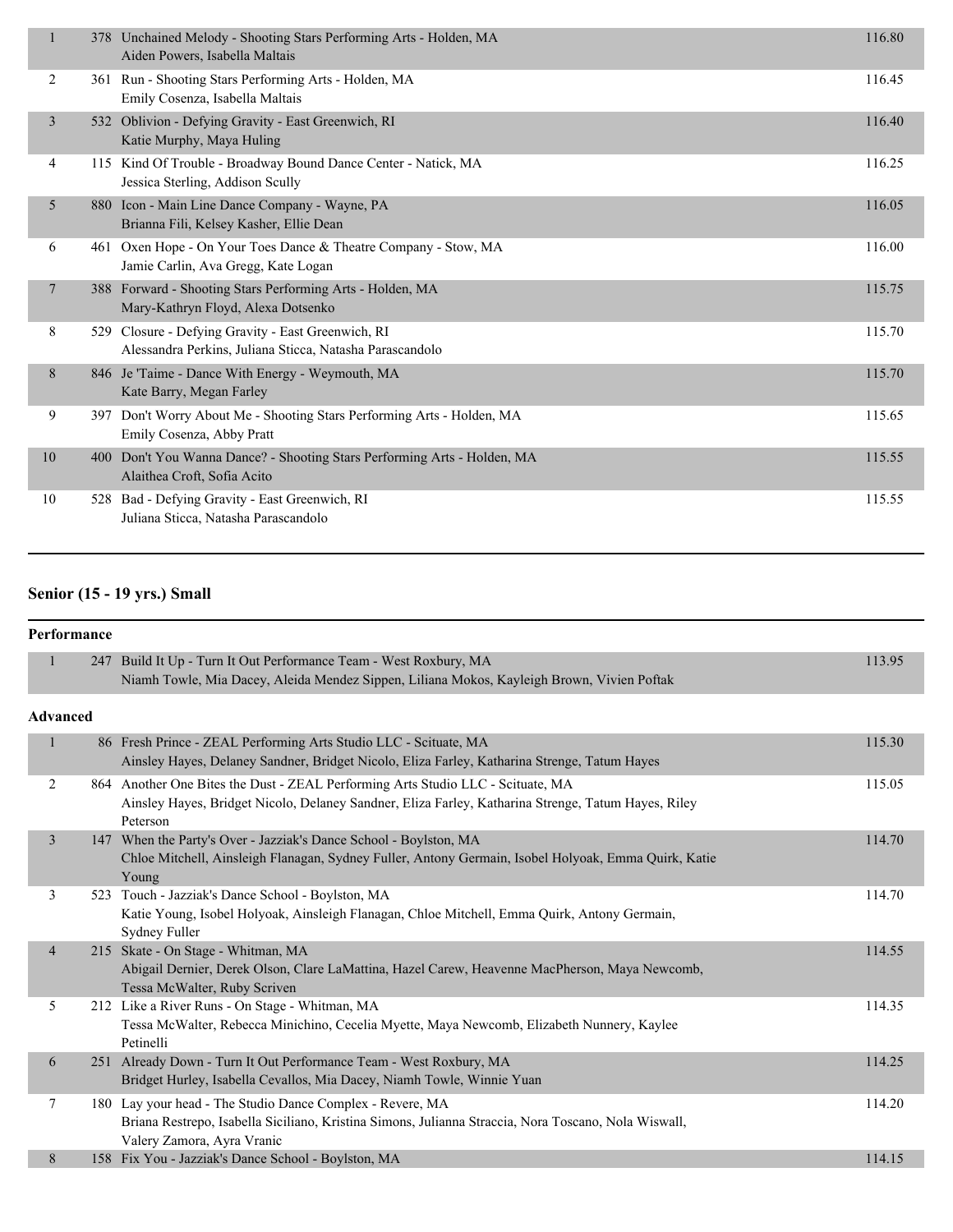|                          |     | Chloe Mitchell, Ainsleigh Flanagan, Sydney Fuller, Antony Germain, Lindsey Hebert, Isobel Holyoak,<br>Katie Power, Emma Quirk, Katie Young                                                                         |        |
|--------------------------|-----|--------------------------------------------------------------------------------------------------------------------------------------------------------------------------------------------------------------------|--------|
| 9                        |     | 162 Open Hands - Jazziak's Dance School - Boylston, MA<br>Sydney Fuller, Katie Power, Chloe Mitchell, Emma Quirk                                                                                                   | 114.05 |
| 9                        |     | 248 Lego Bricks - Turn It Out Performance Team - West Roxbury, MA<br>Aleida Mendez Sippen, Liliana Mokos, Ashley Zayas, Bridget Hurley, Cecilia Ashenga, Isabella Cevallos,<br>Mia Dacey, Niamh Towle, Winnie Yuan | 114.05 |
| $10\,$                   |     | 181 Fever - The Studio Dance Complex - Revere, MA<br>Ayra Vranic, Briana Restrepo, Isabella Siciliano, Kristina Simons, Julianna Straccia, Nora Toscano, Nola<br>Wiswall, Valery Zamora, Neyla Vranic              | 113.40 |
| Competitive              |     |                                                                                                                                                                                                                    |        |
| $\mathbf{1}$             | 140 | Bare Bones - Broadway Bound Dance Center - Natick, MA<br>Vera Gorman, Jessica Sterling, Jasmine Teng, Addison Scully, Sloane Rosen, Olivia Montemayor                                                              | 117.05 |
| 1                        |     | 328 Catastrophe - Shooting Stars Performing Arts - Holden, MA<br>Emily Cosenza, Isabella Maltais, Alexa Dotsenko, Ella Follansbee, Ella Lysiak, Sarah Delongchamp,<br>Alyssa Howe, Delaney McGee, Aiden Powers     | 117.05 |
| $\overline{2}$           |     | 138 Carry You - Broadway Bound Dance Center - Natick, MA<br>Jasmine Teng, Juliana Gorman, Felitcia Aliprantis, Kaylin Salvatici, Nina Kelly, Sloane Rosen, Olivia<br>Montemayor                                    | 117.00 |
| 3                        |     | 479 I Ran - On Your Toes Dance & Theatre Company - Stow, MA<br>Lily Gavin, Jamie Carlin, Hannah Dugas, Ava Gregg, Kate Logan, Anna Disco                                                                           | 116.60 |
| $\overline{\mathcal{A}}$ |     | 572 My Way - Defying Gravity - East Greenwich, RI<br>Alessia Provost, Callie Madsen, Hannah Teixeira, Juliana Sticca, Katie Murphy, Maya Huling, Natasha<br>Parascandolo                                           | 116.45 |
| 5                        |     | 579 Remedy - Defying Gravity - East Greenwich, RI<br>Maya Huling, Callie Madsen, Katie Murphy, Alessia Provost                                                                                                     | 116.25 |
| 6                        |     | 878 Dreaming - Main Line Dance Company - Wayne, PA<br>Maria Connolly, Alexa Green, Debby Armstrong, Claudia Ball, Ellie Dean, Sophie Hutchinson                                                                    | 116.20 |
| 7                        |     | 885 The Ice Queen - Main Line Dance Company - Wayne, PA<br>Debby Armstrong, Alexa Green, Mariella McKaige, Sophie Hutchinson, Brianna Fili, Kelsey Kasher,<br>Ellie Dean, Claudia Ball, Elle McCarthy              | 116.15 |
| $\tau$                   |     | 919 Sweet Georgia Brown - Razr Dance Academy - Westford, MA<br>Abygail Karnes, Ruby Collins, Waka Umaoka, Gwen Stenquist                                                                                           | 116.15 |
| 8                        |     | 315 Onto The Light - On Your Toes Dance & Theatre Company - Stow, MA<br>Anna Disco, Sidnie Teague, Jamie Carlin, Alyssa Dalto, Ava Gregg, Kate Logan, Lily Gavin, Teagan<br>Piper                                  | 116.05 |
| 9                        |     | 887 Madness - Main Line Dance Company - Wayne, PA<br>Debby Armstrong, Alexa Green, Mariella McKaige, Maria Connolly, Sophie Hutchinson, Claudia Ball,<br>Brianna Fili, Kelsey Kasher, Ellie Dean                   | 116.00 |
| 10                       |     | 326 Awards Night - Shooting Stars Performing Arts - Holden, MA<br>Haley Case, Caitlin Dooley, Mary-Kathryn Floyd, Caitlin Kendrick, Kylee Hammond, Maya Nicoloro,<br>Sage Swayze, Hailey Wesby, Abby Pratt         | 115.95 |

# **Senior (15 - 19 yrs.) Large**

| <b>Advanced</b> |                                                                                                       |        |  |  |
|-----------------|-------------------------------------------------------------------------------------------------------|--------|--|--|
|                 | 246 Chicago - Turn It Out Performance Team - West Roxbury, MA                                         | 115.40 |  |  |
|                 | Vivien Poftak, Liliana Mokos, Kayleigh Brown, Aleida Mendez Sippen, Cecilia Ashenga, Bridget Hurley,  |        |  |  |
|                 | Ashley Zayas, Isabella Cevallos, Mia Dacey, Winnie Yuan, Niamh Towle                                  |        |  |  |
|                 | 153 Step In Time - Jazziak's Dance School - Boylston, MA                                              | 115.15 |  |  |
|                 | Lilly Brouillette, Maddy Brouillette, Ainsleigh Flanagan, Sydney Fuller, Antony Germain, Lindsey      |        |  |  |
|                 | Hebert, Isobel Holyoak, Taylor Johnson, Sydney Little, Allyson McCormick, Grace McFarland, Maddie     |        |  |  |
|                 | Moyal, Katie Power, Emma Quirk, Katie Young, Chloe Mitchell                                           |        |  |  |
|                 | 143 Rumor Has It - Jazziak's Dance School - Boylston, MA                                              | 114.95 |  |  |
|                 | Chloe Mitchell, Maddy Brouillette, Ainsleigh Flanagan, Sydney Fuller, Antony Germain, Lindsey Hebert, |        |  |  |
|                 | Isobel Holyoak, Taylor Johnson, Maddie Moyal, Katie Power, Emma Quirk, Katie Young                    |        |  |  |
|                 | 157 Rebels With a Cause - Jazziak's Dance School - Boylston, MA                                       | 114.75 |  |  |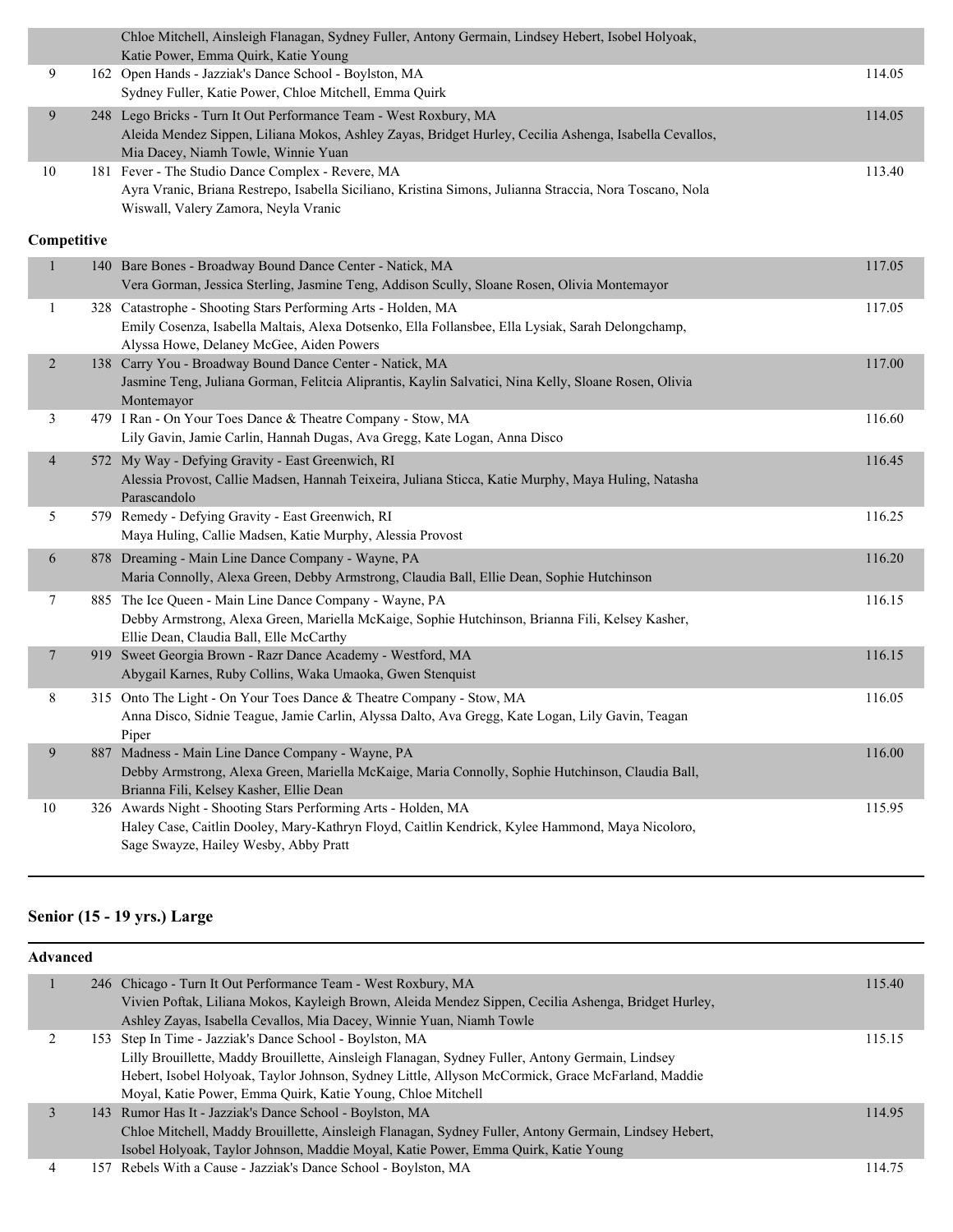|                          |     | Chloe Mitchell, Lilly Brouillette, Maddy Brouillette, Sophia Buono, Ainsleigh Flanagan, Sydney Fuller,<br>Antony Germain, Lindsey Hebert, Isobel Holyoak, Taylor Johnson, Sydney Little, Allyson McCormick,<br>Maddie Moyal, Katie Power, Emma Quirk, Ella Tisdell, Katie Young, Alma Caramanica                             |        |
|--------------------------|-----|------------------------------------------------------------------------------------------------------------------------------------------------------------------------------------------------------------------------------------------------------------------------------------------------------------------------------|--------|
| 5                        |     | 82 Money Heist - ZEAL Performing Arts Studio LLC - Scituate, MA<br>Ainsley Hayes, Bridget Nicolo, Delaney Sandner, Eliza Farley, Fiona Kendall, Charlotte Reynolds, Riley<br>Peterson, Allie Ryan, Hannah Randolph, Katharina Strenge, Katie McCann, Tatum Hayes                                                             | 114.55 |
| 6                        |     | 720 Moving Closer - New Hampshire Academie of Dance - Londonderry, NH<br>Maura Covino, Laina Tremonte, Julia Morgan, Eva Collins, Emily Talbot, Annabelle Croteau, Amy<br>Fletcher, Quinn Calder, Iniko Taylor, Abby Eaton, Juliana Rafuse                                                                                   | 114.25 |
| $\overline{\phantom{a}}$ |     | 779 Long Days - New Hampshire Academie of Dance - Londonderry, NH<br>Amy Fletcher, Annabelle Croteau, Maura Covino, Laina Tremonte, Juliana Rafuse, Julia Morgan, Eva<br>Collins, Emily Talbot, Quinn Calder, Iniko Taylor, Abby Eaton                                                                                       | 113.85 |
| Competitive              |     |                                                                                                                                                                                                                                                                                                                              |        |
|                          |     | 135 Grace - Broadway Bound Dance Center - Natick, MA<br>Vera Gorman, Jessica Sterling, Jasmine Teng, Juliana Gorman, Felitcia Aliprantis, Kaylin Salvatici, Nina<br>Kelly, Sloane Rosen, Olivia Montemayor, Addison Scully                                                                                                   | 116.85 |
| $\overline{2}$           |     | 329 Wild Party - Shooting Stars Performing Arts - Holden, MA<br>Ella Lysiak, Sofia Acito, Mari Boudreau-Ball, Emily Cosenza, Alaithea Croft, Alexa Dotsenko, Emma<br>Rose Lavigne, Isabella Maltais, Delaney McGee, Ruby Moran, Maya Nicoloro, Jasira Piracci, Aiden<br>Powers, Abby Pratt, Hailey Wesby                     | 116.75 |
| $\mathfrak{Z}$           |     | 134 I Need A Hero - Broadway Bound Dance Center - Natick, MA<br>Vera Gorman, Jessica Sterling, Jasmine Teng, Felitcia Aliprantis, Kaylin Salvatici, Sloane Rosen, Olivia<br>Montemayor, Nina Kelly, Juliana Gorman, Addison Scully                                                                                           | 116.70 |
| 3                        |     | 141 A Moment Of Clarity - Broadway Bound Dance Center - Natick, MA<br>Vera Gorman, Jessica Sterling, Jasmine Teng, Juliana Gorman, Felitcia Aliprantis, Kaylin Salvatici, Nina<br>Kelly, Sloane Rosen, Olivia Montemayor, Addison Scully                                                                                     | 116.70 |
| $\overline{4}$           |     | 142 Tinashe - Broadway Bound Dance Center - Natick, MA<br>Vera Gorman, Jessica Sterling, Jasmine Teng, Felitcia Aliprantis, Kaylin Salvatici, Addison Scully, Nina<br>Kelly, Juliana Gorman, Isabella Forte, Sloane Rosen, Olivia Montemayor                                                                                 | 116.45 |
| 4                        |     | 343 Exile - Shooting Stars Performing Arts - Holden, MA<br>Mari Boudreau-Ball, Alexa Dotsenko, Jasira Piracci, Emily Cosenza, Isabella Maltais, Sofia Acito,<br>Alaithea Croft, Sarah Delongchamp, Delaney McGee, Ruby Moran, Maya Nicoloro, Aiden Powers,<br>Hailey Wesby, Abby Pratt, Ella Lysiak, Emma Rose Lavigne       | 116.45 |
| 5                        | 877 | Come Thru - Main Line Dance Company - Wayne, PA<br>Elayna Fanelli, Ashley Albert, Hanna Shevade, Eerika Kourula, Blair Murray, Bella Trigg, Ali Jubelirer,<br>Claudia Ball, Charlotte Hutchinson, Bridget Walsh, Brianna Fili, Alexa Green, Kelsey Kasher, Ellie Dean,<br>Elle McCarthy, Sophie Hutchinson, Mariella McKaige | 116.35 |
| 6                        |     | 330 The Village - Shooting Stars Performing Arts - Holden, MA<br>Cailey O'Connell, Tessa Benoit, Renee Hallaman, Grace Kelly, Reagan Dalkas, Emma McClendon,<br>Amanda Rivers, Sofia Acito, Mari Boudreau-Ball, Alaithea Croft, Emma Rose Lavigne, Ruby Moran,<br>Jasira Piracci                                             | 116.30 |
| 6                        |     | 888 Right Now - Main Line Dance Company - Wayne, PA<br>Bridget Walsh, Brianna Fili, Alexa Green, Sophie Hutchinson, Mariella McKaige, Maria Connolly,<br>Kelsey Kasher, Ellie Dean, Elle McCarthy, Debby Armstrong, Claudia Ball                                                                                             | 116.30 |
| 7                        |     | 534 The Chain - Defying Gravity - East Greenwich, RI<br>Peyton Lussier, Callie Madsen, Arianna Mignanelli, Aliya Land, Katie Murphy, Katarina Burnett, Juliana<br>Sticca, Hannah Teixeira, Sabrina Marrocco, Natasha Parascandolo, Maya Huling                                                                               | 116.15 |
| 8                        |     | 331 Hey Pachuco - Shooting Stars Performing Arts - Holden, MA<br>Tessa Benoit, Haley Case, Reagan Dalkas, Sarah Delongchamp, Caitlin Dooley, Mary-Kathryn Floyd,<br>Renee Hallaman, Kylee Hammond, Grace Kelly, Caitlin Kendrick, Emma McClendon, Amanda Rivers,<br>Sage Swayze                                              | 115.50 |

# **Senior (15 - 19 yrs.) Super**

# **Competitive**

|  | 1002 Americana - Defying Gravity - East Greenwich, RI                                                | 116.15 |
|--|------------------------------------------------------------------------------------------------------|--------|
|  | Reyana Ahern, Peyton Lussier, Nisa Jarvis, Georgia Smith, Caterina Izzi, Arianna Mignanelli, Alanna  |        |
|  | Desmarais, Taylor Mooney, Skye Goldenberg, Sabrina Marrocco, Natasha Parascandolo, Maya Huling,      |        |
|  | Maiya Wandyes, Katie Murphy, Katarina Burnett, Juliana Sticca, Hannah Teixeira, Callie Madsen, Aliya |        |
|  | Land, Alessia Provost                                                                                |        |